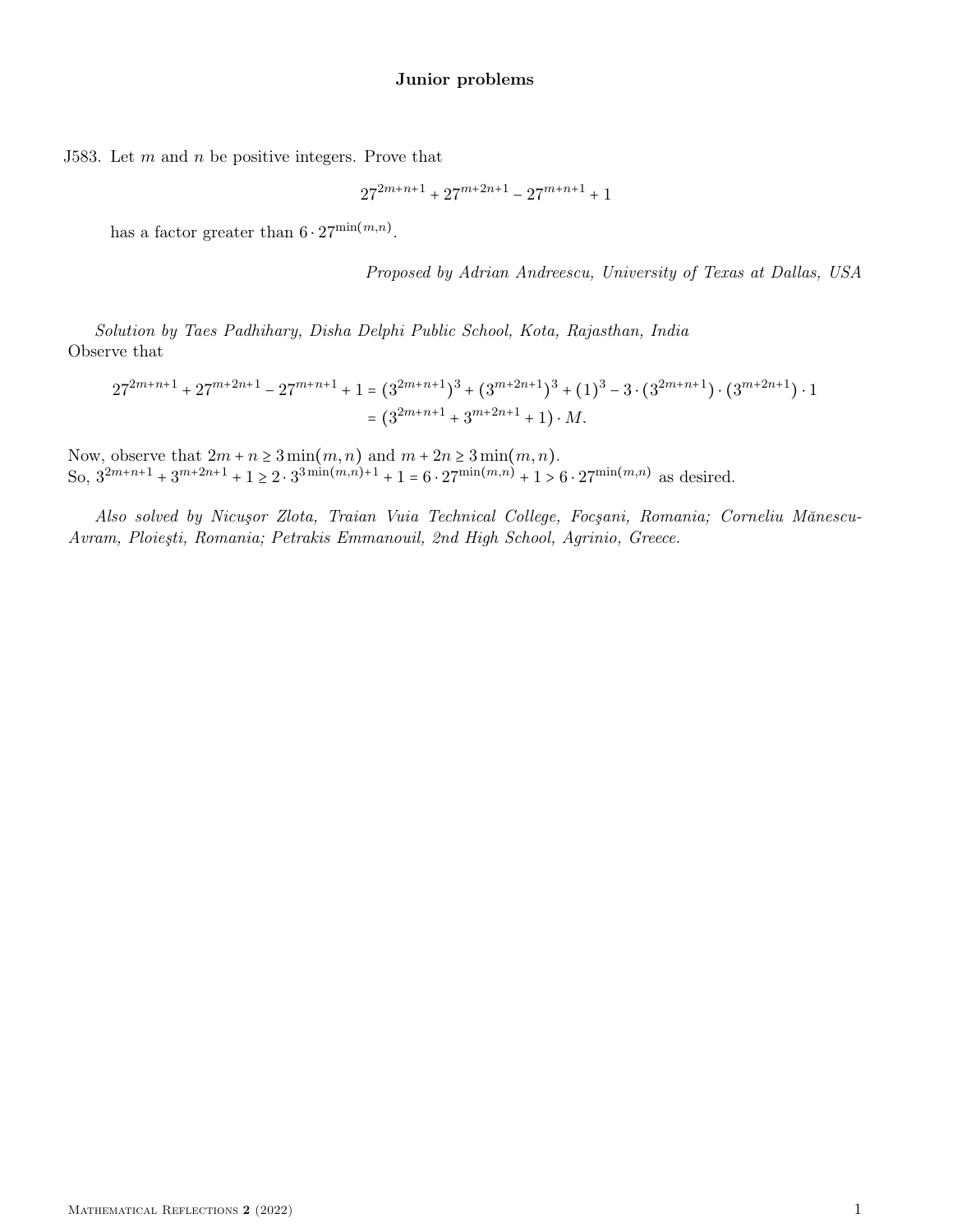J584. Let  $x, y, z$  be rational numbers such that:

$$
3x^2 + 2022yz - 2016zx, 3y^2 + 2022xz - 2016xy, z^2 + 674xy - 672yz,
$$

are all squares of some rational numbers. Prove that  $x = y = z = 0$ .

Proposed by Navid Safaei, Sharif University of Technology, Tehran, Iran

## Solution by the author

Writing  $(x, y, z) = \left(\frac{X}{L}\right)$  $\frac{X}{L}$ ,  $\frac{Y}{L}$  $\frac{Y}{L}, \frac{Z}{L}$  $\frac{Z}{L}$ ) for some positive integer L. Multiplying all three expressions by  $L^2$  would change nothing except letting us to assume that  $(x, y, z)$  are integers. Letting

$$
A^{2} = x^{2} + 2022yz - 2016zx, B^{2} = 3y^{2} + 2022xz - 2016xy, C^{2} = z^{2} + 674xy - 672yz,
$$

for some positive integers  $A, B, C$ . It follows that:

$$
A^2 + B^2 + 3C^2 = 3(x + y + z)^2 = 3D^2.
$$

Reducing the equation  $A^2 + B^2 = 3(D^2 - C^2)$  modulo 3 it follows that  $A, B$  are divisible by 3. Continuing this way, we can find that D, C are divisible by 3, too. Hence, if  $A, B, C, D$  satisfy the (), then  $(\frac{A}{3})$  $\frac{A}{3}, \frac{B}{3}$  $\frac{B}{3}, \frac{C}{3}$  $\frac{C}{3}, \frac{D}{3}$  $\frac{1}{3}$ also satisfies the same equation. Thus, by the infinite descent it follows that;

$$
A=B=C=D=0.
$$

Furthermore, D = 0 implies that  $x + y + z = 0$ . That is,  $z = -x - y$  putting it in the equation  $z^2 + 674xy - z$  $672yz = 0$  yielding;

$$
(x+y)^2 + 674xy + 672y(x+y) = x^2 + 1346xy + 673y^2 = 0.
$$

This is a quadratic equation with respect to x. The discriminant is  $D = y^2(1346^2 - 4 \cdot 673) = (3 \cdot 7 \cdot 673 \cdot 2^7)y^2$ which, is not a perfect square unless  $y = 0.1t$  then follows that  $x = 0$  and hence  $z = 0$ .

Also solved by Nicuşor Zlota, Traian Vuia Technical College, Focşani, Romania.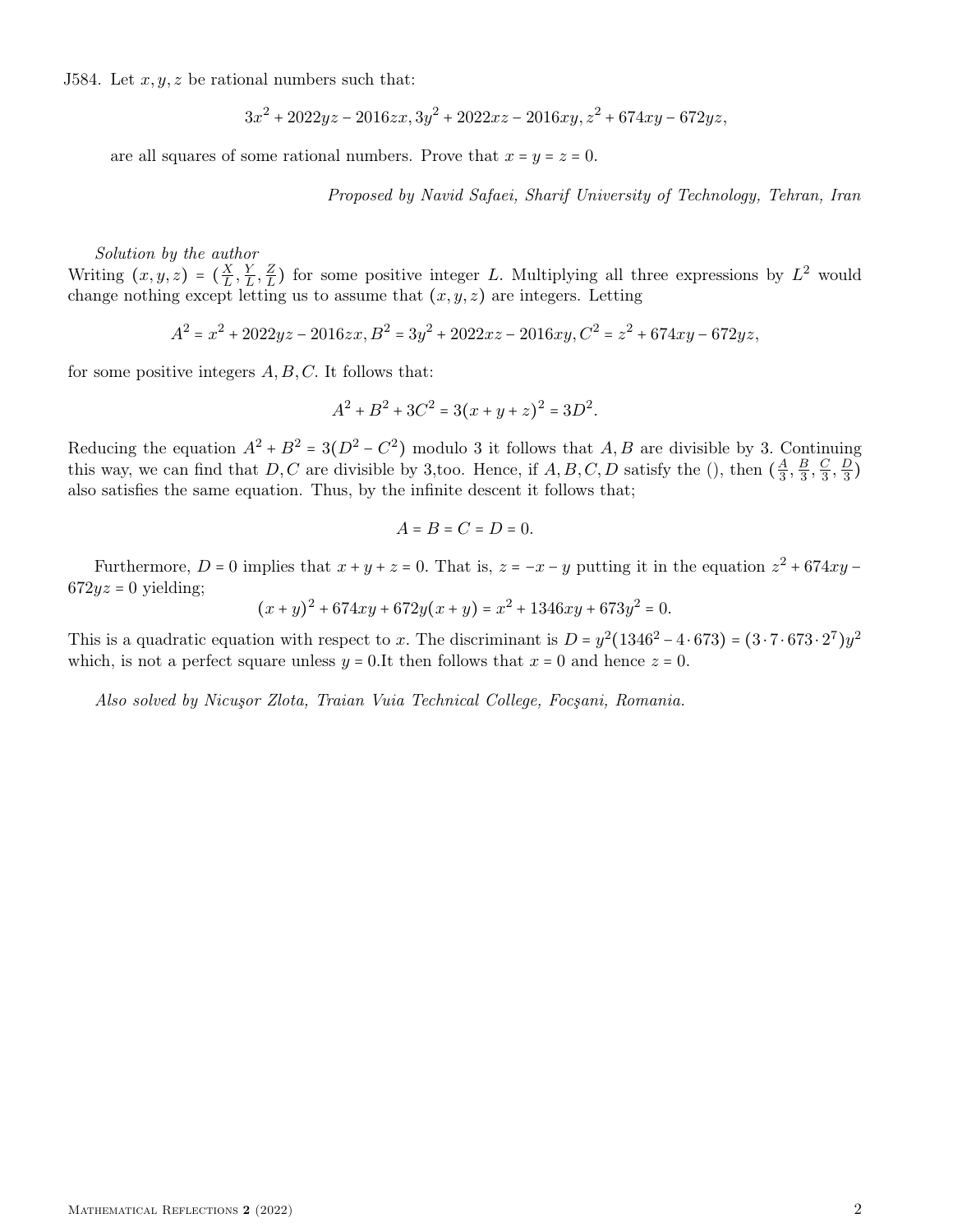J585. Let  $a, b, c > 1$  be real numbers such that

$$
\frac{1}{a-1} + \frac{1}{b-1} + \frac{1}{c-1} = 1
$$

Prove that

 $abc + 44 \ge 9(a + b + c)$ 

Proposed by Marius Stănean, Zalău, Romania

First solution by Paolo Perfetti, Università degli studi di Tor Vergata Roma, Italy By writing  $x = a - 1 > 0$ ,  $y = b - 1 > 0$ ,  $z = c - 1 > 0$  the inequality becomes

$$
\frac{1}{x} + \frac{1}{y} + \frac{1}{z} = 1 \implies (x+1)(y+1)(z+1) + 44 \ge 9(x+y+z+3)
$$

that is

$$
\frac{1}{x} + \frac{1}{y} + \frac{1}{z} = 1 \implies (x+1)(y+1)(z+1) + 44 \ge 9(x+y+z+3)
$$

Now let's set  $X = 1/x$ ,  $Y = 1/y$ ,  $Z = 1/z$  and we get

$$
X + Y + Z = 1 \implies (\frac{1}{X} + 1)(\frac{1}{Y} + 1)(\frac{1}{Z} + 1) + 44 \ge 9(\frac{1}{X} + \frac{1}{Y} + \frac{1}{Z} + 3)
$$

namely

$$
\frac{1}{XYZ} + \sum_{\text{cyc}} \frac{1}{X} + \sum_{\text{cyc}} \frac{1}{XY} + 1 + 44 \ge 9\sum_{\text{cyc}} \frac{1}{X} + 27
$$

and upon simplifications we come to

$$
\frac{1}{XYZ} + \sum_{\text{cyc}} \frac{1}{XY} + 18 \ge 8 \sum_{\text{cyc}} \frac{1}{X}
$$
\n
$$
\frac{1}{XYZ} + \frac{X + Y + Z}{XYZ} + 18 \ge 8 \frac{XY + YZ + ZX}{XYZ} \iff 2 + 18XYZ \ge 8 \sum_{\text{cyc}} XY \tag{1}
$$

This is a special version of Schür's inequality  $(a, b, c > 0)$ 

$$
a^3 + b^3 + c^3 + 3abc \ge a^2b + b^2a + b^2c + c^2b + a^2c + c^2a \ge (a+b+c)(ab+bc+ca) - 3abc
$$

or

$$
(a+b+c)^3 - 3(a^2b+b^2a+b^2c+c^2b+a^2c+c^2a) - 3abc \ge (a+b+c)(ab+bc+ca) - 3abc
$$
  

$$
(a+b+c)^3 - 3((a+b+c)(ab+bc+ca) - 3abc) - 3abc \ge (a+b+c)(ab+bc+ca) - 3abc
$$

If  $a + b + c = 1$  it becomes

$$
1 - 3(ab + bc + ca) + 9abc \ge ab + bc + ca \iff 1 + 9abc \ge 4(ab + bc + ca)
$$

which is (1) and the proof is concluded.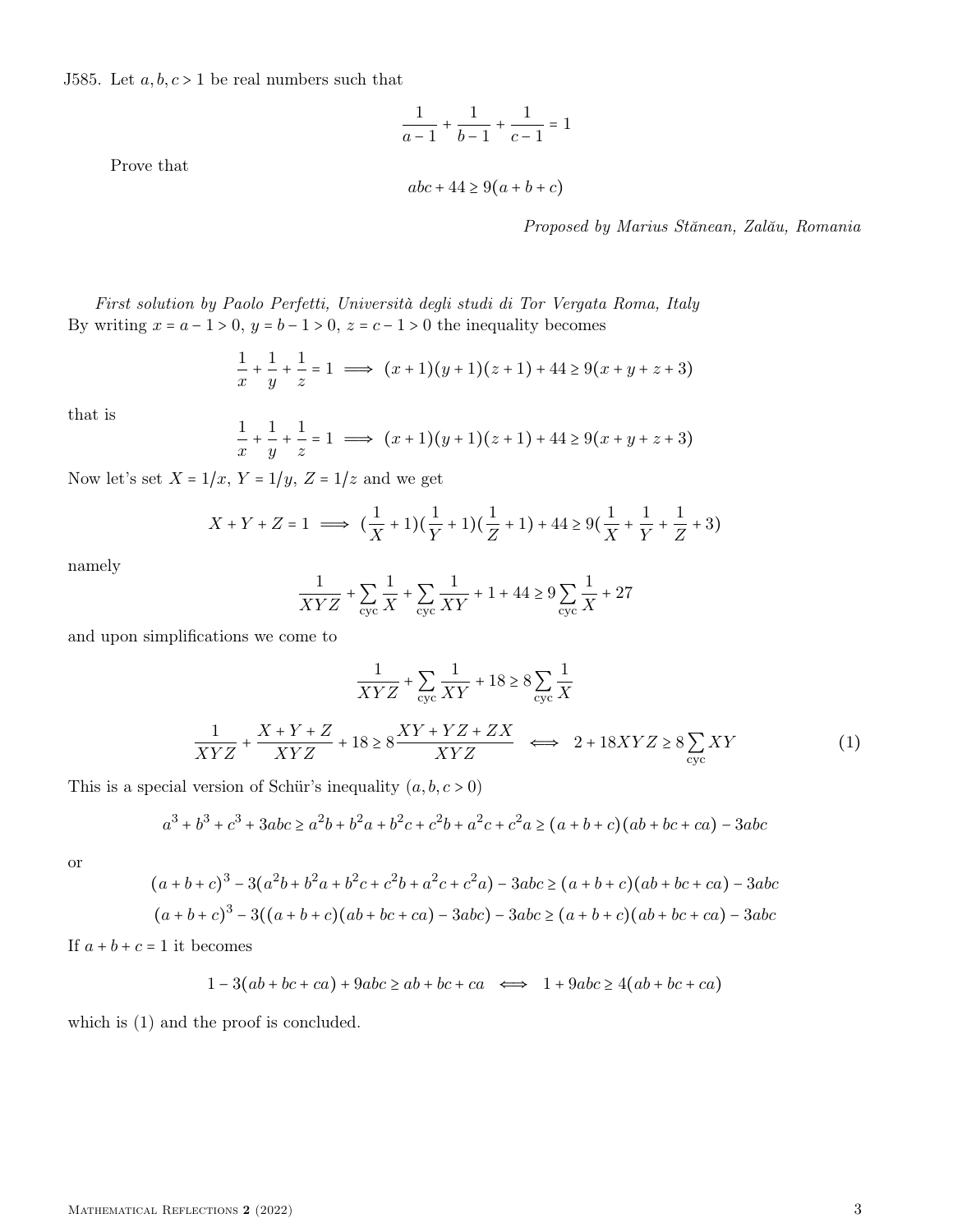Second solution by the author

Denote  $x = \frac{1}{a-1}$  $\frac{1}{a-1}, y = \frac{1}{b-1}$  $\frac{1}{b-1}$ ,  $z = \frac{1}{c-1}$  $\frac{1}{c-1}$  then  $a = \frac{x+1}{x}$  $\frac{+1}{x}$ ,.... We have  $x + y + z = 1$  and we need to prove that

$$
\frac{(x+1)(y+1)(z+1)}{xyz} + 44 \ge 9\sum_{cyc} \frac{x+1}{x},
$$

or

$$
(2x + y + z)(x + 2y + z)(x + y + 2z) + 44xyz \ge 9\sum_{cyc} (2x + y + z)yz,
$$

or

$$
2(x^{3} + y^{3} + z^{3}) + 7\sum_{cyc} xy(x + y) + 16xyz + 44xyz \ge 9\sum_{cyc} xy(x + y) + 54xyz,
$$

that is

$$
x^3 + y^3 + z^3 + 3xyz \ge \sum_{cyc} xy(x + y)
$$

i.e. Schur's Inequality.

Observation: The inequality is stronger that (Andrei Eckstein site) https://pregatirematematicaolimpiadejuniori.files.wordpress.com/2021/07/pb-s-258.pdf

 $abc \geq 64$ .

Also solved by Taes Padhihary, Disha Delphi Public School, Kota, Rajasthan, India; Corneliu Mănescu-Avram, Ploieşti, Romania; Marin Chirciu, Colegiul National Zinca Golescu, Piteşti, Romania; Pranjal Jha, Whitefield Global School, Bengaluru, India; Nicuşor Zlota, Traian Vuia Technical College, Focşani, Romania; Arkady Alt, San Jose, CA, USA; Jiang Lianjun, GuiLin, China; Le Hoang Bao, Tien Giang, Vietnam; Petrakis Emmanouil, 2nd High School, Agrinio, Greece.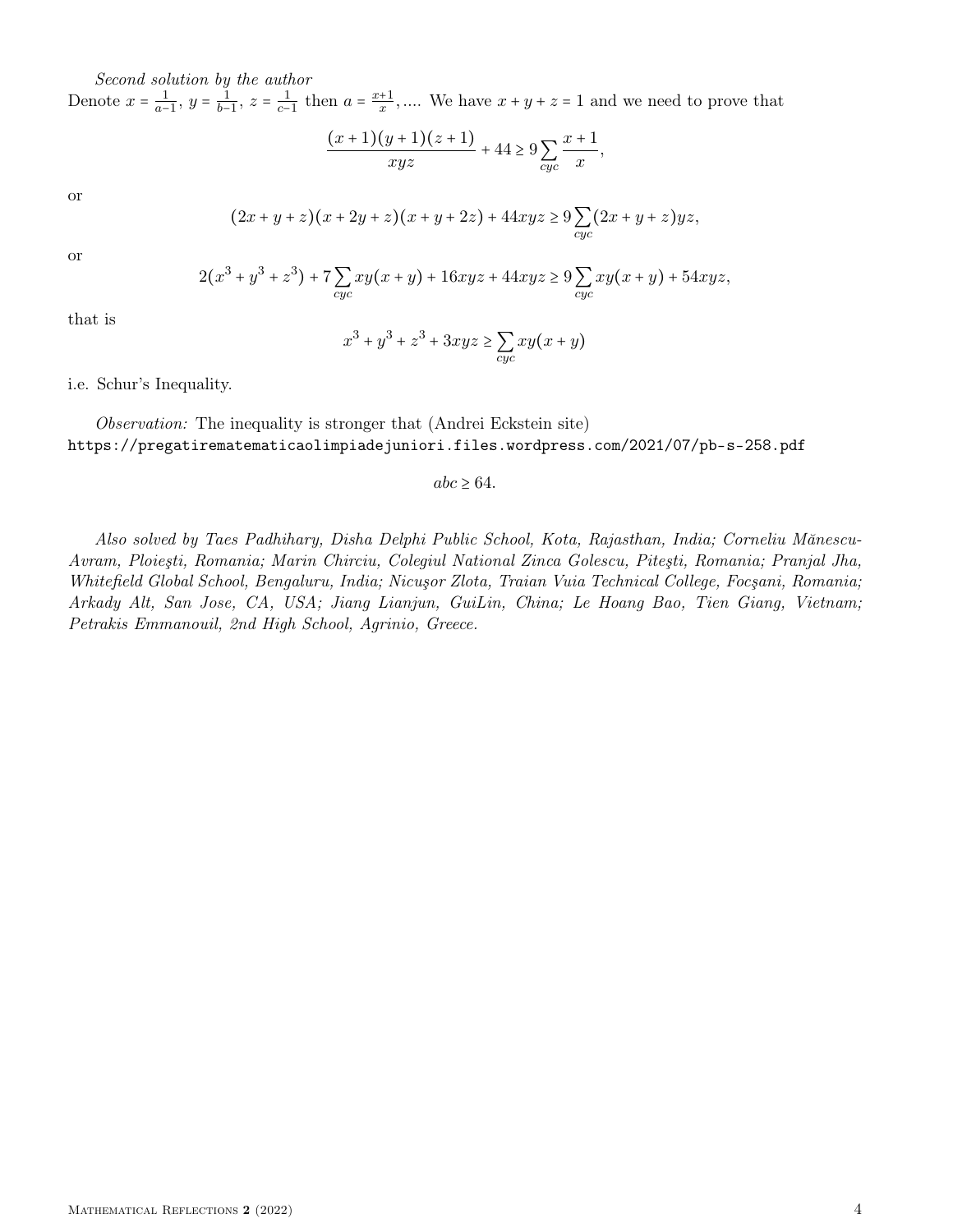J586. et ABC be a triangle with  $AC = BC$  and altitudes  $AD, BE, CF$ . The circle with diameter BD cuts AB in M and BE in N. Line MN cuts AC in Q and  $CF$  in P. Let S denote the midpoint of segment DC. Show that  $SQP$  is an isosceles triangle.

Proposed by Michaela Berindeanu, Bucharest, Romania

Solution by Ivko Dimitrić, Pennsylvania State University Fayette, Lemont Furnace, PA, USA Let  $c = AB$ ,  $a = BC = AC$  be the side lengths of ABC and  $\gamma = \angle ACB$ ,  $\alpha = \angle BAC = \angle CBA$  its angles. By Pythagorean theorem on  $\triangle ABD$  and  $\triangle ADC$  we find

$$
BD = \frac{c^2}{2a} \qquad \text{and} \qquad CD = \frac{2a^2 - c^2}{2a}.
$$

Since ∠ $DMB = \angle DNB = 90^{\circ}$  as inscribed angles in a semicircle then  $DM \parallel CF$  so ∠ $MDB = \angle FCB = \gamma/2$ and also

$$
\angle NDM = \angle NBM = \angle EBA = 90^{\circ} - \alpha = \frac{\gamma}{2}
$$
  

$$
\angle QMA = \angle NMA = \angle MNB + \angle NBM = 2\frac{\gamma}{2} = \gamma.
$$

Then ∠AQM = ∠QAM =  $\alpha$  so  $\triangle AQM$  is an isosceles triangle similar to  $\triangle ABC$ . Clearly, E and D have the same distance to AB. We show next that the points  $E, P, D$  are collinear, i.e. ED cuts  $CF$  perpendicularly at P and is parallel to AB. From the similarity  $\triangle DMB \sim \triangle CFB$  we have

$$
\frac{BM}{BF} = \frac{BD}{BC} \qquad \Longrightarrow \qquad BM = \frac{c}{2} \cdot \frac{c^2}{2a^2} = \frac{c^3}{4a^2}
$$
\n
$$
FM = FB - NM = \frac{c}{2} - \frac{c^3}{4a^2} = \frac{(2a^2 - c^2)c}{4a^2}
$$

The right triangles  $PFM$  and  $ADC$  are similar on account of their corresponding angles being equal. Then  $PF/FM = AD/CD$  so that

$$
PF = \frac{FM \cdot AD}{CD} = \frac{\frac{(2a^2-c^2)c}{4a^2} \cdot AD}{\frac{2a^2-c^2}{2a}} = \frac{c/2}{a} \cdot AD = \left(\sin \frac{\gamma}{2}\right) AD,
$$

the last equality following from  $\triangle CFB$ . Since ∠BAD = 90° –  $\alpha = \gamma/2$ , from  $\triangle AMD$  we get  $\sin \frac{\gamma}{2} = \frac{DM}{AD}$ . Combining with the previous result we see that  $PF = DM$  so the points  $E, P, D$  are equidistant from AB, hence they are collinear and  $PD \perp CP$ . Then S is the midpoint of the hypotenuse in the right triangle CPD so triangle SPC is isosceles with  $SP = SC = SD = r$  and  $\angle PSD = 2 \cdot \angle PCS = \gamma$ . Then PS  $\parallel AC$ , triangle SPD is isosceles with ∠ $SPD = \angle SDP = \alpha$ . Since  $EP \parallel AB$ , ∠ $QPE = \angle QMA = \alpha$  and ∠ $PEQ = \angle EQP = \alpha$ ,

$$
\angle SPQ = 180^{\circ} - (\angle DPS + \angle QPE) = 180^{\circ} - (\alpha + \gamma) = \alpha.
$$

Let  $p := EP = PD = QP$  and  $q = QE$ . From similarity of triangles  $QEP$  and PDS we have

$$
\frac{EQ}{QP} = \frac{q}{p} = \frac{PD}{PS} = \frac{p}{r} = \frac{PQ}{PS}.
$$

Since ∠EQP = ∠SPQ =  $\alpha$  and QE/PQ = PQ/PS it follows that triangles QEP and QPS are similar isosceles triangles, implying  $SQ = SP$ .

Also solved by Miguel Amengual Covas, Cala Figuera, Mallorca, Spain; Corneliu Mănescu-Avram, Ploieşti, Romania.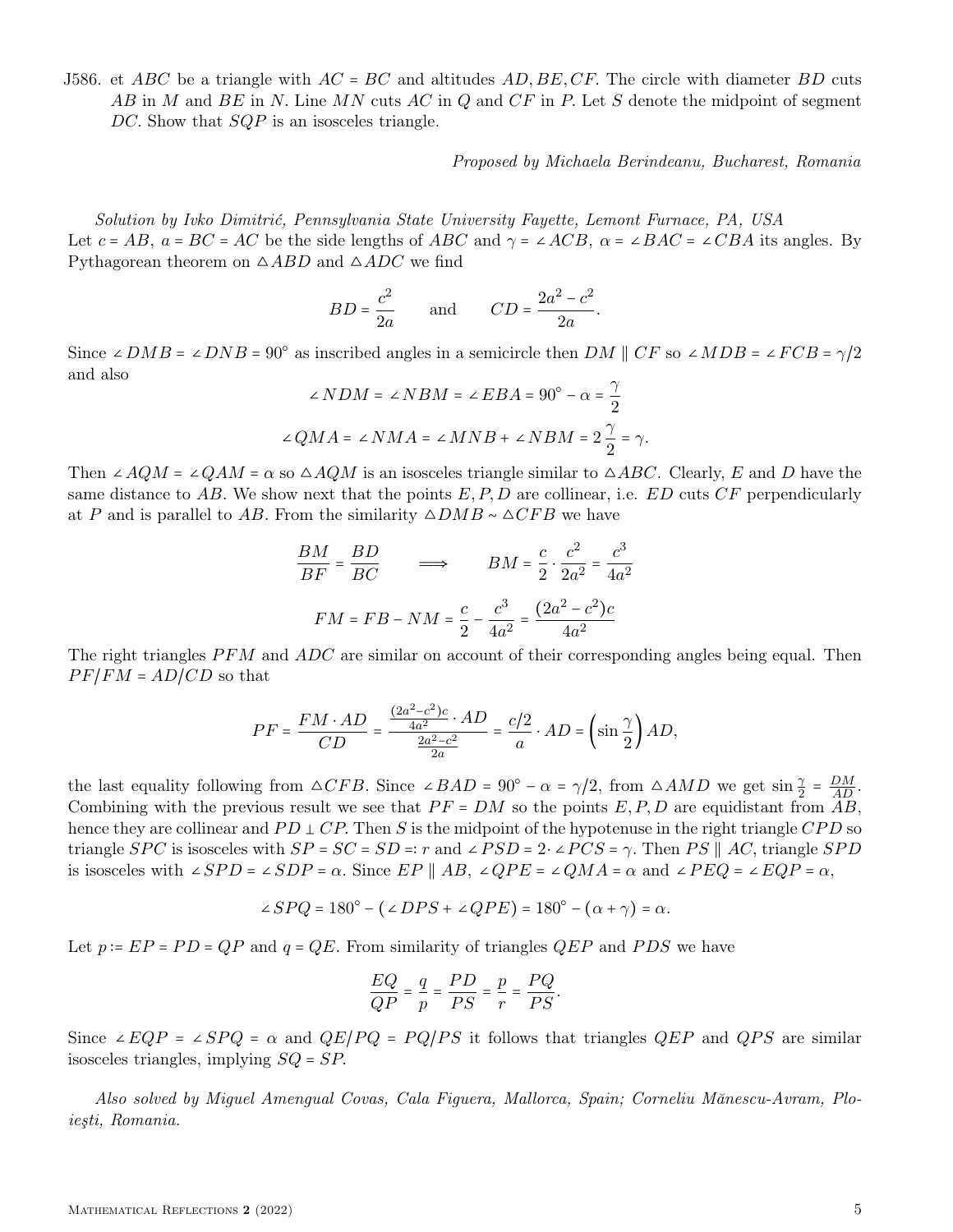J587. Let  $a, b, c$  be non-negative real numbers, no two of which are zero. Prove that

$$
\frac{a^2}{a^2 + bc} + \frac{b^2}{b^2 + ca} + \frac{c^2}{c^2 + ab} + \frac{a^3 + b^3 + c^3 + 9abc}{(a+b)(b+c)(c+a)} \ge 3.
$$

When does the equality occur?

Proposed by Nguyen Viet Hung, Hanoi University of Science, Vietnam

.

Solution by the author By the Cauchy-Schwarz inequality we have

$$
\frac{a^2}{a^2 + bc} + \frac{a^2}{a(b+c)} \ge \frac{4a^2}{a^2 + bc + a(b+c)} = \frac{4a^2}{(a+b)(a+c)}
$$

Writing similar two inequalities and adding them up we get

$$
\sum_{\text{cyc}} \frac{a^2}{a^2 + bc} + \sum_{\text{cyc}} \frac{a}{b + c} \ge \frac{4[a^2(b + c) + b^2(c + a) + c^2(a + b)]}{(a + b)(b + c)(c + a)}
$$

$$
= 4 - \frac{8abc}{(a + b)(b + c)(c + a)}.
$$

Now we note that

$$
\sum_{\text{cyc}} \frac{a}{b+c} = \sum_{\text{cyc}} \frac{a(a+b)(a+c)}{(a+b)(b+c)(c+a)} \n= \frac{a^3 + b^3 + c^3 + (a+b+c)(ab+bc+ca)}{(a+b)(b+c)(c+a)} \n= \frac{a^3 + b^3 + c^3 + abc}{(a+b)(b+c)(c+a)} + 1.
$$

Combining these relations, the desired inequality follows. The equality holds for  $a = b = c > 0$  or  $a = b > 0$ ,  $c = 0$ and its permutaions.

Also solved by Paolo Perfetti, Università degli studi di Tor Vergata Roma, Italy; Nicuşor Zlota, Traian Vuia Technical College, Focşani, Romania.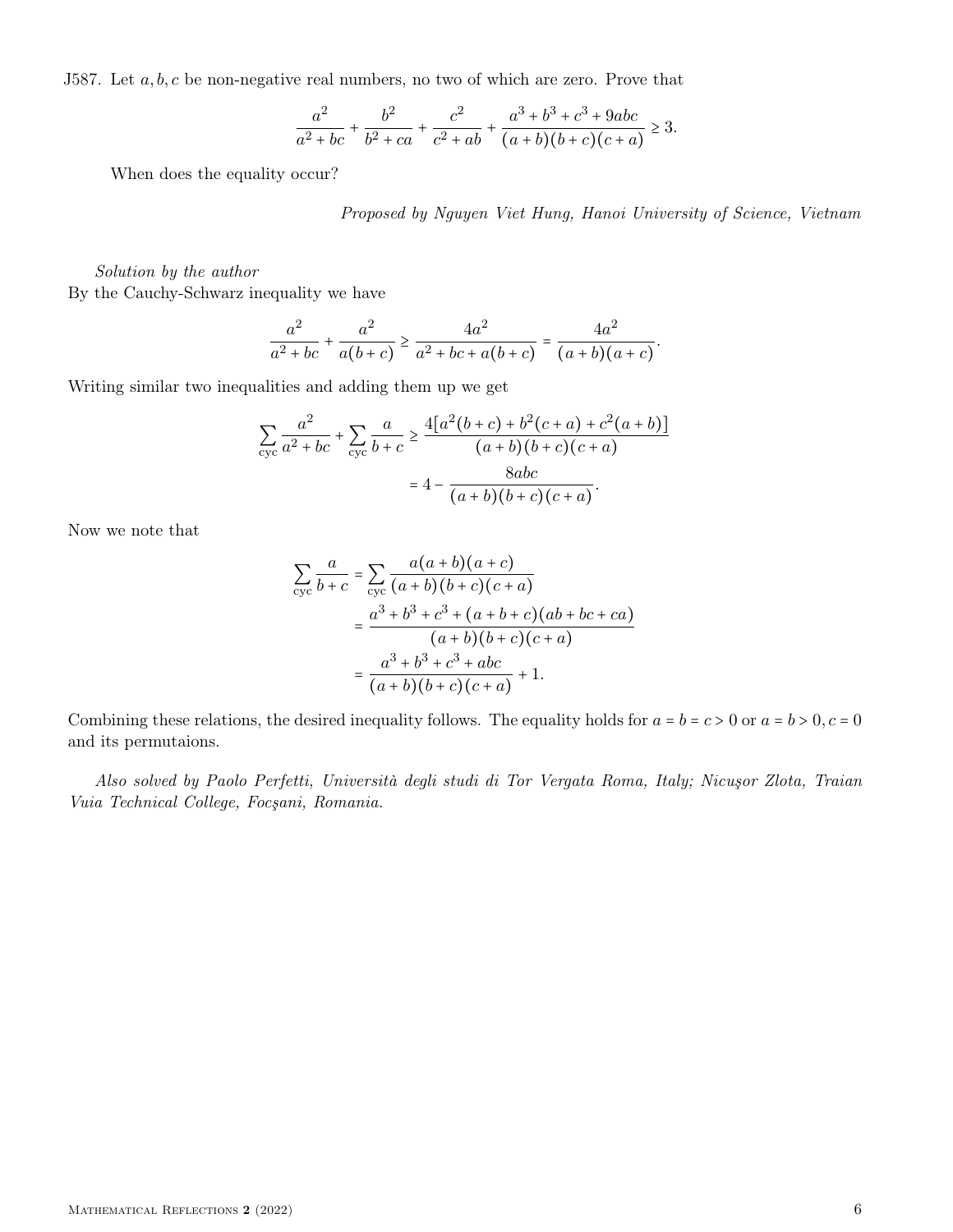J588. Find all nonnegative integers  $x, y, z$  such that

$$
4^x + 3^y = z^2.
$$

Proposed by Mihaela Berindeanu, Bucharest, Romania

Solution by Daniel Văcaru, Pitești, Romania We can write

$$
4^x + 3^y = z^2 \Leftrightarrow 3^y = z^2 - 2^{2x} \Leftrightarrow 3^y = (z - 2^x) (z + 2^x).
$$

We obtain  $z - 2^x = 3^k, z + 2^x = 3^{y-k}$ . We have  $k \le y - k$ . We obtain  $2 \cdot 2^x = 3^{y-k} - 3^k = 3^k (3^{y-2k} - 1)$ . It follows that  $k = 0$ , and  $z = 2^x + 1$ . Furthermore, we obtain

$$
2^{x+1} + 1 = 3^y
$$

For  $x = 0$ , we obtain  $3^y = 2 + 1 = 3 \Rightarrow y = 1$  and  $z = 2$ . If  $x \ge 1$ , then  $3^y \equiv 1 \pmod{4}$ . It follows that  $y = 2k$ . We obtain  $2^{x+1} = 3^{2k} - 1 = (3^k - 1)(3^k + 1)$ . We have  $3^k - 1 = 2^l, 3^k + 1 = 2^{y+1-l}$ . We obtain  $3^k - 1; 3^k + 1 \Rightarrow 3^k - 1; - (3^k - 1) + (3^k + 1) = 2 \Rightarrow 3^k = 3 \Rightarrow y = 2.$  We obtain  $2^{x+1} = 3^2 - 1 \Rightarrow x + 1 = 3 \Rightarrow x = 2.$ It follows that  $z = 5$ . We obtain

$$
S = \{(0,1,2)\,;\,(2,2,5)\}
$$

Also solved by Anmol Kumar, IISc Bangalore, India; Taes Padhihary, Disha Delphi Public School, Kota, Rajasthan, India; Corneliu Mănescu-Avram, Ploieşti, Romania; Pranjal Jha, Whitefield Global School, Bengaluru, India; Nicuşor Zlota, Traian Vuia Technical College, Focşani, Romania.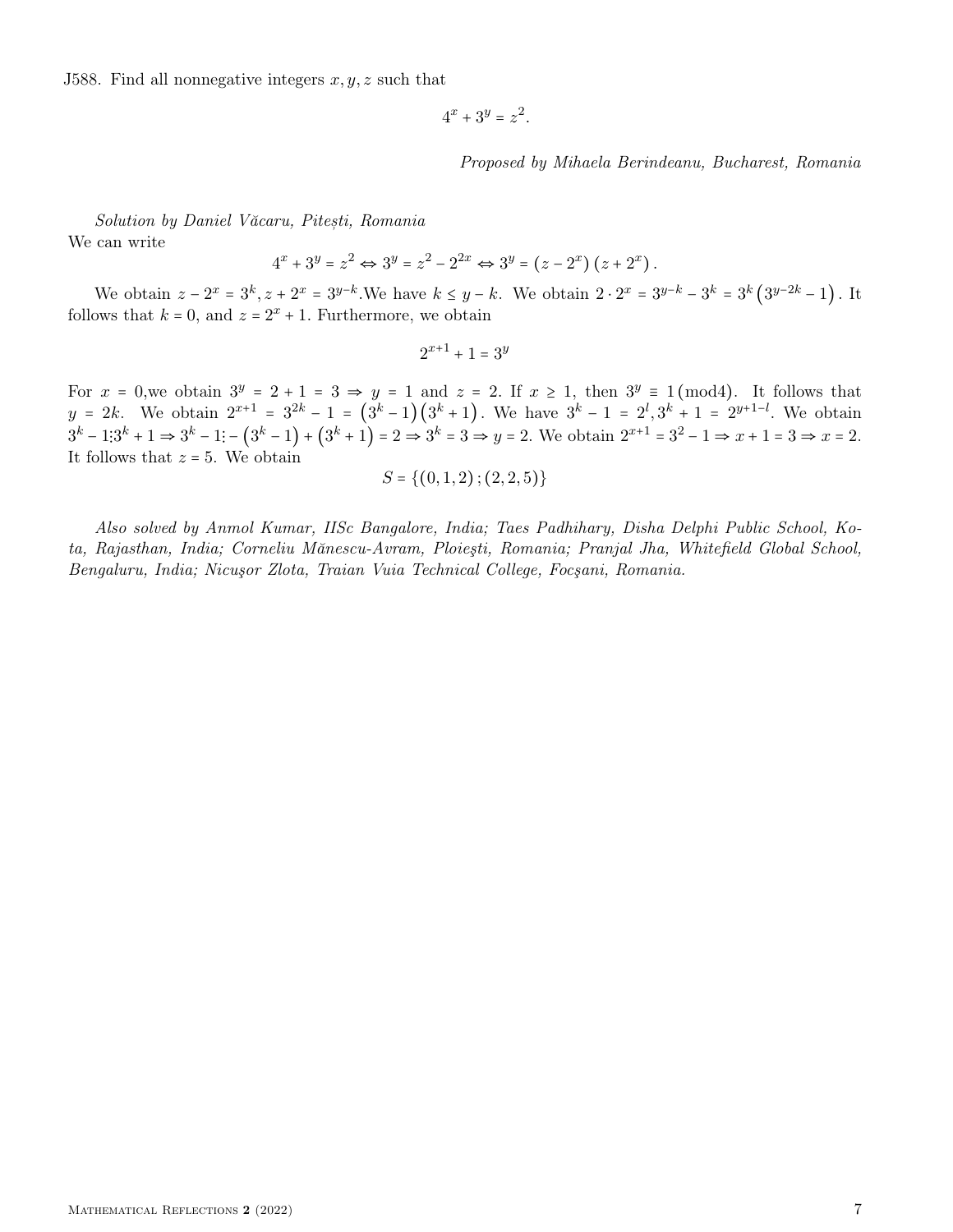S583. Solve in integers the equation

$$
(2x2 - 10x + 50)(2y2 - 10y + 50) = 20222.
$$

Proposed by Titu Andreescu, University of Texas at Dallas, USA

Solution by Brian Bradie, Christopher Newport University, Newport News, VA , USA The equation

$$
(2x^2 - 10x + 50)(2y^2 - 10y + 50) = 2022^2
$$

is equivalent to

$$
(x2 - 5x + 25)(y2 - 5y + 25) = 10112 = 32 \cdot 3372.
$$

It follows that the factors  $x^2 - 5x + 25$  and  $y^2 - 5y + 25$  must be one of the following pairs:

1 and 
$$
1011^2
$$
, 3 and  $3 \cdot 337^2$ , 9 and  $337^2$ , 337 and  $3^2 \cdot 337$ ,

or 1011 and 1011. Now, the equations

$$
x^2 - 5x + 25 = 1
$$
,  $x^2 - 5x + 25 = 3$ , and  $x^2 - 5x + 25 = 9$ 

have no real solutions, and the equation  $x^2 - 5x + 25 = 337$  has no integer solutions. However, the equation  $x^2 - 5x + 25 = 1011$  has solutions  $x = -29$  and  $x = 34$ . Therefore, the equation

$$
(2x^2 - 10x + 50)(2y^2 - 10y + 50) = 2022^2
$$

has four solutions in integers:

$$
(x,y) = (-29,-29), \quad (-29,34), \quad (34,-29), \quad (34,34).
$$

Also solved by Taes Padhihary, Disha Delphi Public School, Kota, Rajasthan, India; Corneliu Mănescu-Avram, Ploieşti, Romania; Pranjal Jha, Whitefield Global School, Bengaluru, India; Soham Dutta, DPS Ruby Park,West Bengal, India; Nicuşor Zlota, Traian Vuia Technical College, Focşani, Romania.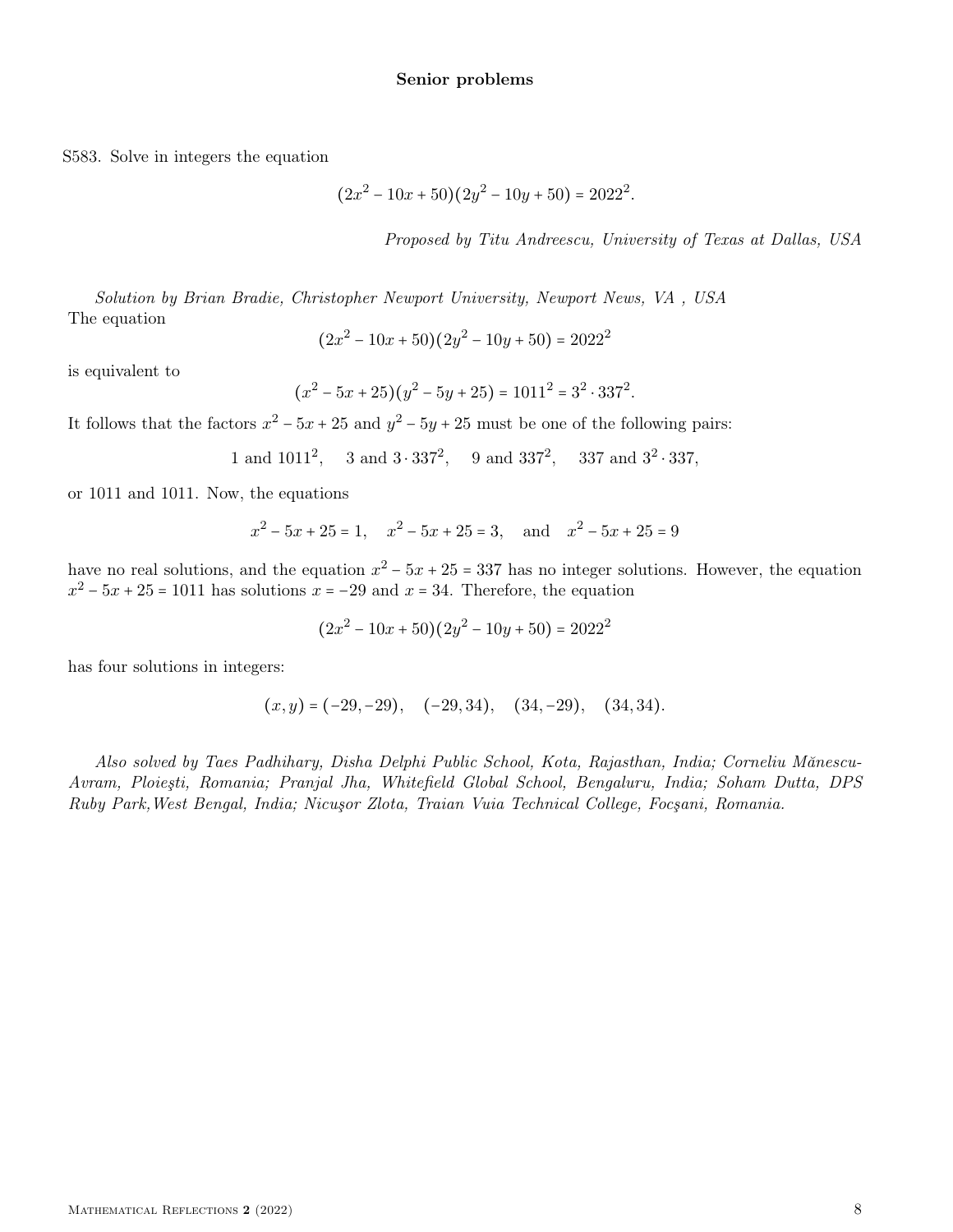S584. Prove that in any triangle ABC,

$$
(b+c)m_a + (c+a)m_b + (a+b)m_c \ge 3\sqrt{a^2b^2 + b^2c^2 + c^2a^2}.
$$

Proposed by Marius Stănean, Zalău, Romania

Solution by the author

Let G be the centroid of a  $\triangle ABC$  and let D be the feet of the perpendiculars from G to the side BC. We have

$$
\frac{2}{3}m_b = \sqrt{BD^2 + GD^2}, \qquad \frac{2}{3}m_c = \sqrt{CD^2 + GD^2}.
$$

By Minkowski's Inequality,

$$
\frac{2}{3}(m_b + m_c) \ge \sqrt{(BD + CD)^2 + (GD + GD)^2} = \sqrt{a^2 + \frac{16S_1^2}{a^2}},
$$

or

$$
a(m_b + m_c) \ge \frac{3}{2}\sqrt{a^4 + 16S_1^2},
$$

where  $S_1$  is area of the triangle  $BGC$ . Similarly, we have

$$
b(m_c + m_a) \ge \frac{3}{2}\sqrt{b^4 + 16S_2^2},
$$
  

$$
c(m_a + m_b) \ge \frac{3}{2}\sqrt{c^4 + 16S_3^2}.
$$

Now, summing these inequalities and using Minkowski's Inequality, we get

$$
\sum_{cyc} (b + c) m_a = \sum_{cyc} a(m_b + m_c)
$$
  
\n
$$
\geq \frac{3}{2} \left( \sqrt{a^4 + 16S_1^2} + \sqrt{b^4 + 16S_2^2} + \sqrt{c^4 + 16S_3^2} \right)
$$
  
\n
$$
\geq \frac{3}{2} \sqrt{(a^2 + b^2 + c^2)^2 + (4S_1 + 4S_2 + 4S_3)^2}
$$
  
\n
$$
= \frac{3}{2} \sqrt{a^4 + b^4 + c^4 + 2a^2b^2 + 2b^2c^2 + 2c^2a^2 + 16S^2}
$$
  
\n
$$
= 3\sqrt{a^2b^2 + b^2c^2 + c^2a^2}.
$$

Observation: More general, for any intrior point  $M$  of a triangle  $ABC$ ,

$$
(b+c)MA + (c+a)MB + (a+b)MC \ge 2\sqrt{a^2b^2 + b^2c^2 + c^2a^2}.
$$

The proof is the same as above.

Also solved by Corneliu Mănescu-Avram, Ploieşti, Romania; Nicuşor Zlota, Traian Vuia Technical College, Focşani, Romania.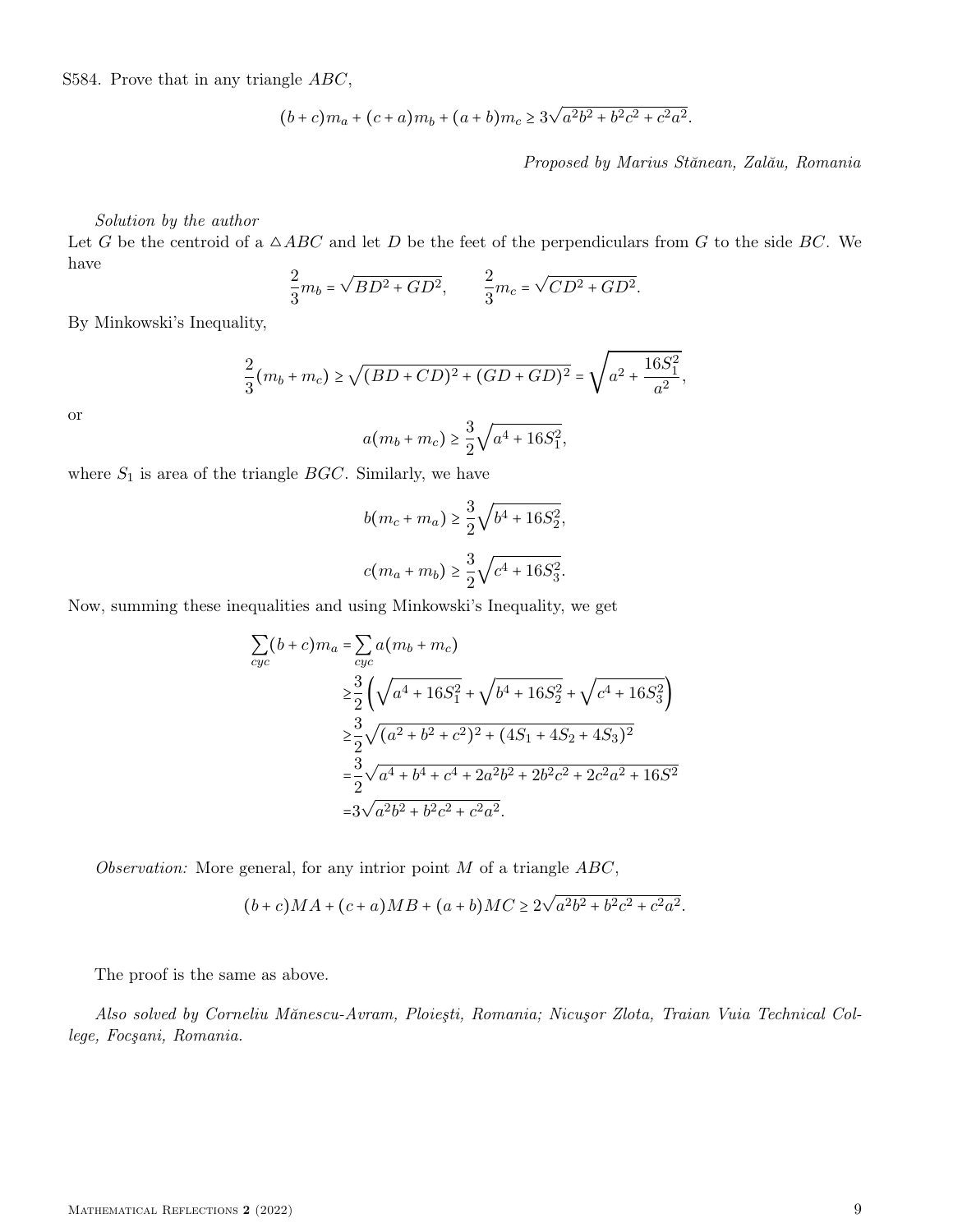S585. Let ABC be a scalene triangle with circumcircle Γ, and let N be the center of the nine-point circle. Let D be the intersect point of  $\Gamma$  and AN and let  $N_1$  be the center of the nine-point circle of  $\triangle BCD$ . Prove that  $A, N, N_1, D$  are collinear and  $AD = 2NN_1$ .

Proposed by Todor Zaharinov, Sofia, Bulgaria

First solution by Li Zhou, Polk State College, USA



Let H and O be the orthocenter and circumcenter of  $\triangle ABC$ , respectively. Let  $\Omega$  be the circumcircle of  $\triangle HBC$ . Since  $\sin \angle BHC = \sin \angle BAC$ ,  $\Omega$  is of the same size as Γ, thus is a reflection of Γ across BC. Hence, BC is the perpendicular bisector of OP, where P is the center of  $\Omega$ . Let M be the midpoint of BC, then  $OP = 2OM = AH$ , so  $AOPH$  is a parallelogram with center N. Now suppose that the line through D and perpendicular to BC intersects  $\Omega$  and  $\Gamma$  at K and L, respectively. Since ∠KBC = ∠CBL = ∠CDL,  $BK \perp CD$ , thus K is the orthocenter of  $\triangle BCD$ . Therefore,  $KD = 2PM = PO$ , so  $KDOP$  is a parallelogram with center  $N_1$ . Finally, since  $ADKH$  is a parallelogram,  $AD = HK = 2NN_1$ .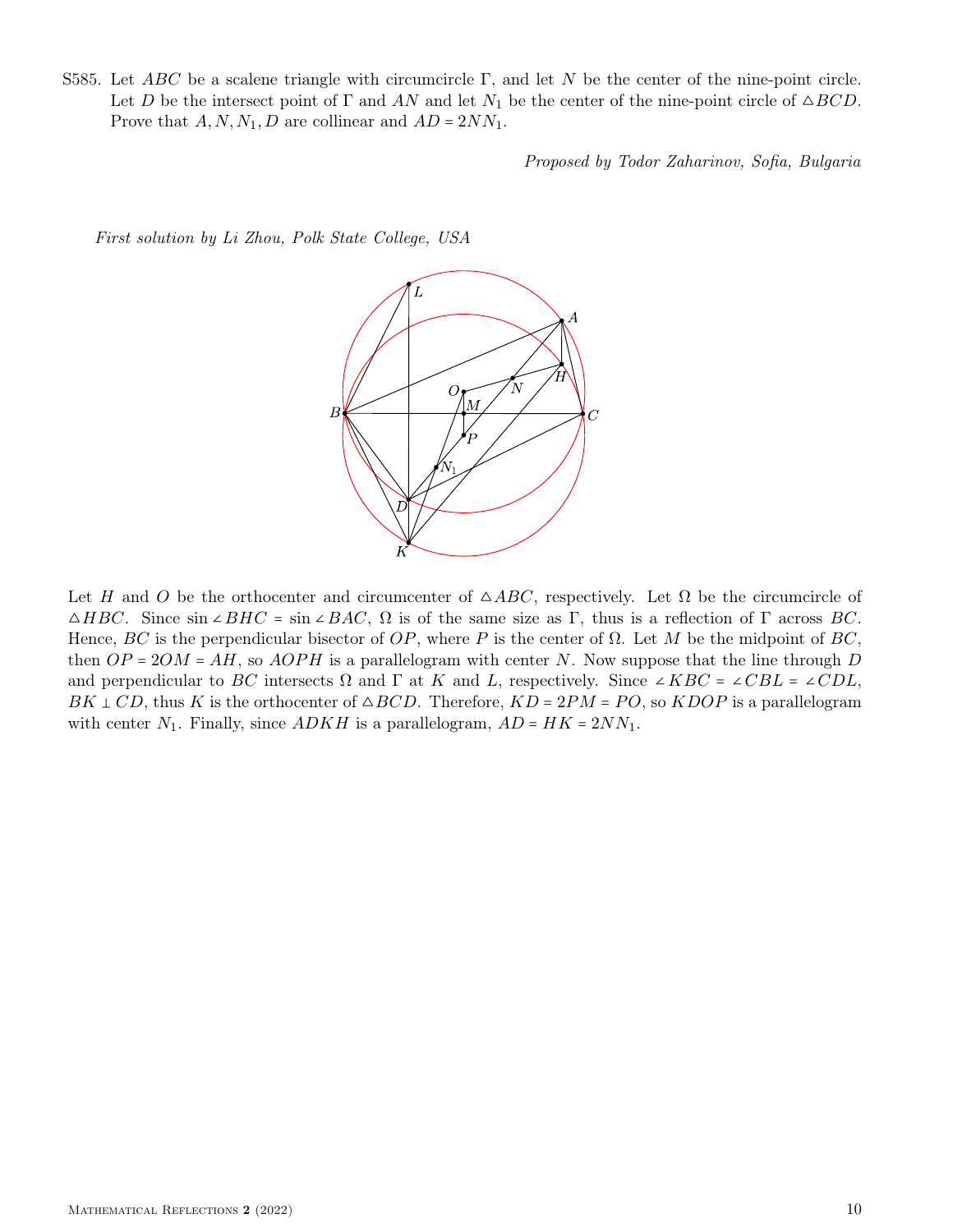## Second solution by the author

Let  $O, G$  are respectively the circumcenter and the centroid of  $ABC$ . Let M be the midpoint of side  $BC$ . Let  $G_1$  be the centroid of triangle  $DBC$ .



Figure 1

AM is a median in  $\triangle ABC$  and DM is a median in  $\triangle DBC$ .

$$
\frac{MG}{MA} = \frac{MG_1}{MD} = \frac{1}{3}; \ \triangle MGG_1 \sim \triangle MAD; \ \frac{GG_1}{AD} = \frac{1}{3}; \ AD = 3GG_1; \ GG_1 \| AD
$$

It is well known that N lies on the Euler line GO of  $\triangle ABC$  and  $OG = 2GN$ . The Euler line of  $\triangle DBC$ is  $G_1O$  and  $OG_1 = 2G_1N_1$ .

$$
\frac{OG}{ON}=\frac{OG_1}{ON_1}=\frac{2}{3};\ \triangle OGG_1\sim \triangle ONN_1;\ \frac{GG_1}{NN_1}=\frac{2}{3};\ NN_1=\frac{3}{2}GG_1;\ GG_1\|NN_1
$$

Hence  $NN_1$   $\|GG_1\|AD$  but  $A, N, D$  are collinear so  $A, N, N_1, D$  are collinear.

$$
AD = 3GG_1 = 2NN_1.
$$

Also solved by Corneliu Mănescu-Avram, Ploieşti, Romania; Nicuşor Zlota, Traian Vuia Technical College, Focşani, Romania; Ivko Dimitrić, Pennsylvania State University Fayette, Lemont Furnace, PA, USA.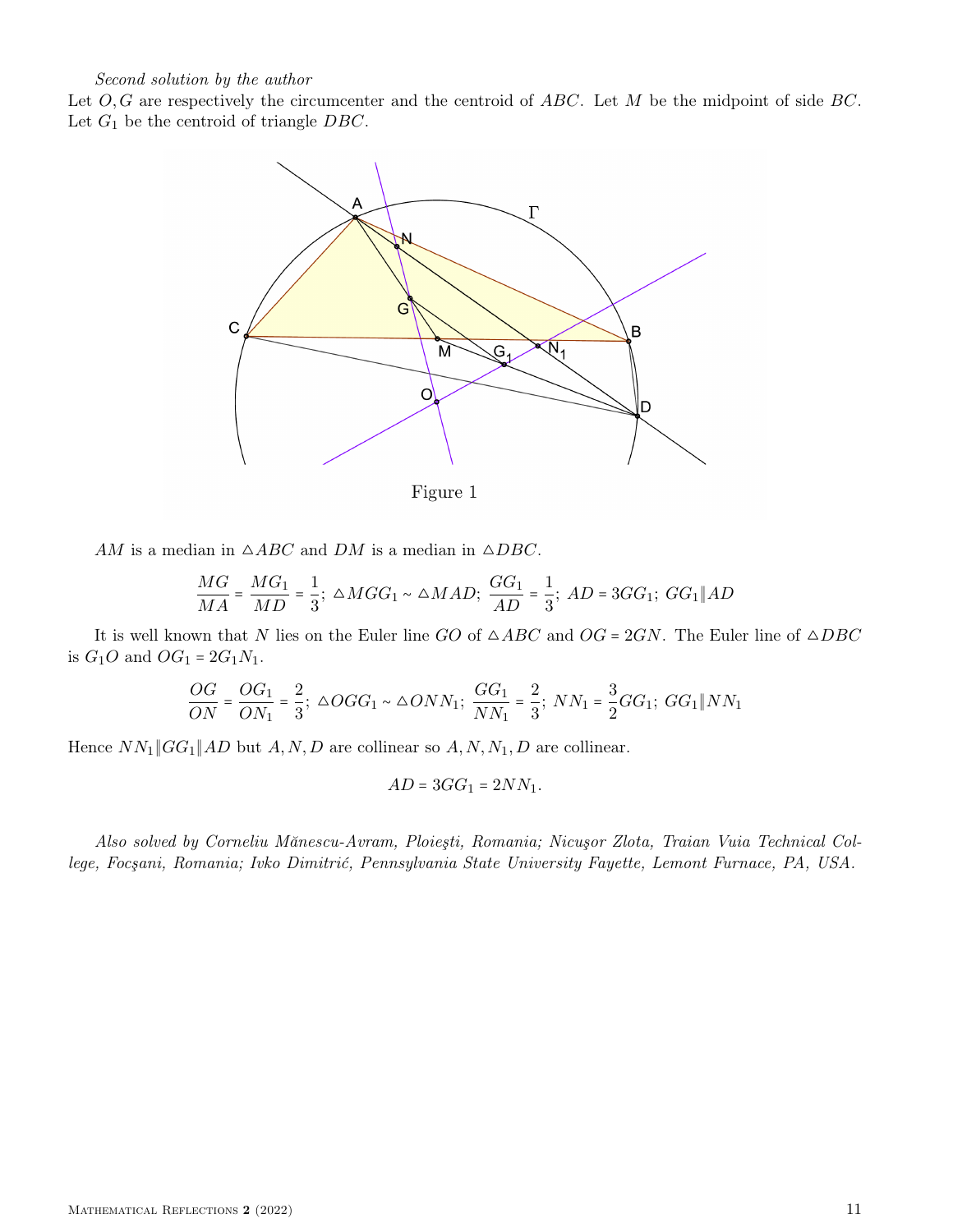S586. Prove that in any triangle,

$$
(s^2 + r^2 + 10Rr)(4R + 4) \le 8Rs^2
$$

Proposed by Mihaly Bencze and Neculai Stanciu, Romania

.

First solution by Li Zhou, Polk State College, USA

The inequality  $(s^2 + r^2 + 10Rr)(4R + r) \leq 8Rs^2$  is equivalent to  $rs^2 + 40R^2r + 14Rr^2 + r^3 \leq 4Rs^2$ . By Gerretsen's inequalities, it suffices to replace the  $s^2$  on the left side of the inequality by  $4R^2 + 4Rr + 3r^2$ and the  $s^2$  on the right side by  $16Rr - 5r^2$ .

The result becomes  $0 \leq 10R^2 - 19Rr - 2r^2 = (10R + r)(R - 2r)$ . The conclusion follows.

Second solution by by the author Since  $s^2 + r^2 + 4Rr = \sum ab$  and  $Rr = \frac{abc}{2\sum b}$  $\frac{1}{2 \sum a}$ , the given inequality becomes

$$
\left(\sum ab + 6 \cdot \frac{abc}{2\sum a}\right) \left(4R + r\right) \le 2R\left(\sum a\right)^2
$$

$$
\Leftrightarrow 2R\left[\left(\sum a\right)^2 - 2\sum ab - \frac{6abc}{\sum a}\right] \ge r\left(\sum ab + \frac{3abc}{\sum a}\right)
$$

$$
\Leftrightarrow \frac{R}{2r} \ge \frac{1}{4} \cdot \frac{\sum a \sum ab + 3abc}{(\sum a)^3 - 2\sum a \sum ab - 6abc},
$$

and since  $R \ge 2r$ , it is enough to prove that  $4(\sum a)^3 - 8\sum a \sum ab - 24abc \ge \sum a \sum b + 3abc$ 

$$
\Leftrightarrow 4(\sum a)^3 - 9\sum a\sum ab \ge 27abc
$$
  

$$
\Leftrightarrow 4(\sum a)^3 + 12\sum a^2b + 12\sum ab^2 + 24abc - 9\sum a^2b - 9\sum ab^2 - 27abc \ge 27abc
$$
  

$$
\Leftrightarrow 3\sum a^3 + 3\sum a^2b + 3\sum ab^2 \ge 30abc
$$

which is true because  $\sum a^3 \ge 3abc$ ,  $\sum a^2b \ge 3abc$ ,  $\sum ab^2 \ge 3abc$  and we are done.

Also solved by Corneliu Mănescu-Avram, Ploieşti, Romania; Nicuşor Zlota, Traian Vuia Technical College, Focşani, Romania; Arkady Alt, San Jose, CA, USA; Prodromos Fotiadis, Nikiforos High School, Drama, Greece; Perfetti, Università degli studi di Tor Vergata Roma, Italy; Scott H. Brown, Auburn University Montgomery, Montgomery, AL, USA; Marin Chirciu, Colegiul National Zinca Golescu, Piteşti, Romania.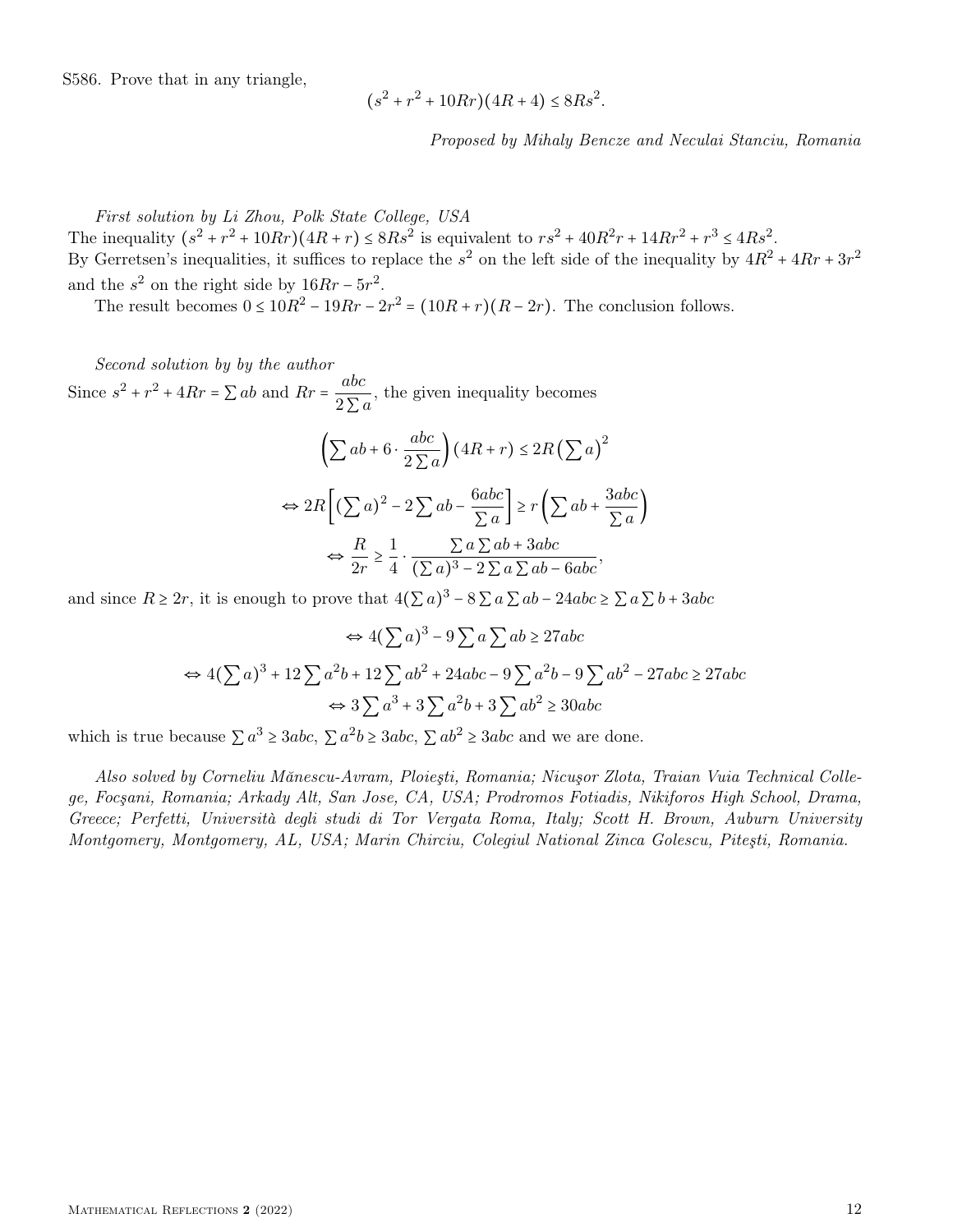S587. Diagonals  $AC$  and  $BD$  of a convex quadrilateral  $ABCD$  meet at point E. Points M and N are the midpoints of sides  $AB$  and  $CD$ , respectively. Segment  $MN$  meets diagonals  $AC$  and  $BD$  at points  $P$ and Q, respectively. Prove that

$$
\frac{PQ}{MN} = \frac{[[BCE] - [ADE]]}{[ABCD]}
$$

.

Proposed by Waldemar Pompe, Warsaw, Poland

Solution by the author

Observe that  $[BDM] = \frac{1}{2}$  $\frac{1}{2}[ABD]$  and  $[BDN] = \frac{1}{2}$  $\frac{1}{2}[BCD]$ , which implies  $[MBND] = \frac{1}{2}$  $\frac{1}{2}[ABCD]$ . Therefore, we obtain

$$
\frac{[ABD]}{[ABCD]} = \frac{[BDM]}{[MBND]} = \frac{MQ}{MN}.
$$

Analogously, we have

$$
\frac{[ACD]}{[ABCD]} = \frac{NP}{MN}
$$

.

Since  $[BCE] - [ADE] = [ABCD] - [ABD] - [ACD]$ , we get

$$
\frac{\left|[BCE\right]-[ADE]\right|}{[ABCD]} = \left|1 - \frac{[ABD] + [ACD]}{[ABCD]}\right| = \left|1 - \frac{MQ + NP}{MN}\right| = \frac{PQ}{MN},
$$

which completes the proof.

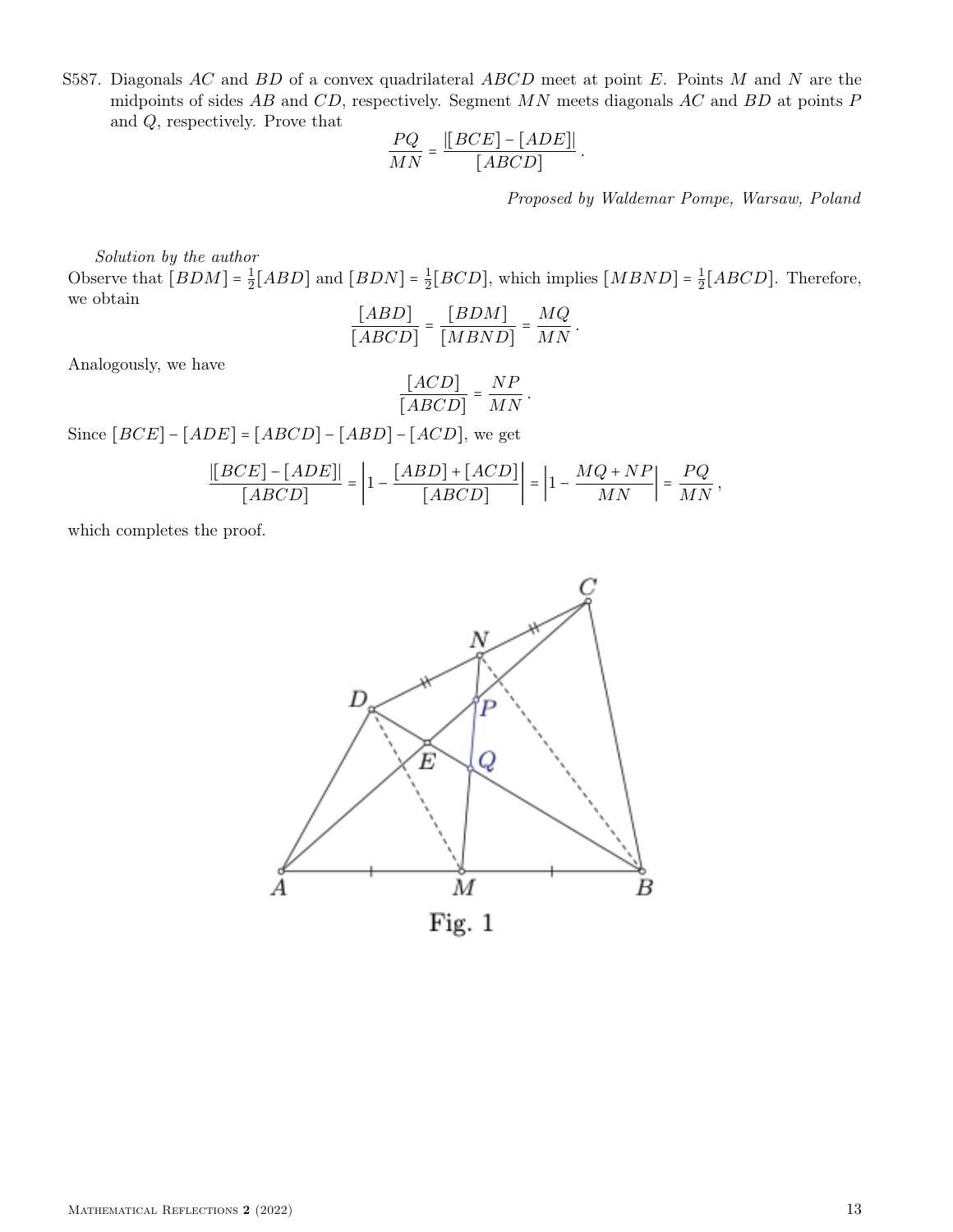S588. Find all triples  $(a, b, c)$  of nonnegative integers sich that

 $2^a 3^b + 7 = c^3$ .

Proposed by Prodromos Fotiadis, Nikiforos High School, Drama, Greece

Solution by the author

We will show that  $(a, b, c) = (0, 0, 2)$  is the only solution. First, assume that  $a = 0$ . It's easy to show that 0, 1, -1 are the only possible cube residues (*mod* 7). Therefore, taking (mod 7) in  $3^b + 7 = c^3$  we have  $3^b$  = 0,01,1 (mod 7). Now checking the residues of  $3^i$  (mod 7) for  $i = 1, 2, ..., 6$  we can easily show that 3 must divide *b*. Let  $b = 3d$ .

Now,  $7 = (c - 3^d)(c^2 + 3^dc + 9^d) \Leftrightarrow c - 3^d = 1, c^2 + 3^dc + 9^d = 7 \Leftrightarrow c = 2, d = 0$ . Hence, in this case  $(a, b, c) = (0, 0, 2).$ 

Next, assume that  $b = 0$  and  $a \neq 0$  i.e.  $2^a + 7 = c^3$ . Again, we must have  $2^a = 0, -1, 1 \pmod{7}$  and checking  $2^{i} \pmod{7}$  for  $i = 1, 2, 3$  (since  $2^{3} = 1 \pmod{7}$ ) we get  $3|a$ . Doing the same work as before it easily to show that  $a = 0$ , contradiction.

Now, let's assume that  $a, b, c > 0$ . It's clear that the only possible cubic residues (mod 9) are 0,−1, 1 and thus if  $a \ge 2$  we get  $7 = c^3 \pmod{9}$  which is impossible. As a result we must have  $b = 1$ .

 $3 \cdot 2^a + 7 = c^3$  and again (mod 9):  $3 \cdot 2^a = 1, 2, 3 \pmod{9}$  which means  $2^a = 1 \pmod{3} \Rightarrow 2|a$ . Let  $a = 2e$ . It is straightforward to show that  $c^3 - 7 = 1, 5, 6, 7, 11 \pmod{13}$  and since  $3^{-1} = 9 \pmod{13}$  we have  $4^e = 2, 6, 8, 9, 11 \pmod{13}$  and checking  $4^i \pmod{13}$  for  $i = 1, ..., 6$  we get that  $e = 4 \pmod{6}$ . Now that (mod 19) and perform the same operations:  $c^3 - 7 = 1, 5, 6, 7, 11, 13 \text{ (mod 19)} \Rightarrow 3 \cdot 4^e = 0, 1, 4, 5, 11, 13 \text{ (mod 19)}$ and since  $3^{-1}$  = 13 (mod 19) we get  $4^e$  = 0, 8, 10, 13, 14, 17 (mod 19). Only  $4^e$  = 17 (mod 19) is possible when  $e = 5 \pmod{9}$ . However, it is impossible since  $e = 4 \pmod{6}$ . Hence,  $(a, b, c) = (0, 0, 2)$  is the only solution.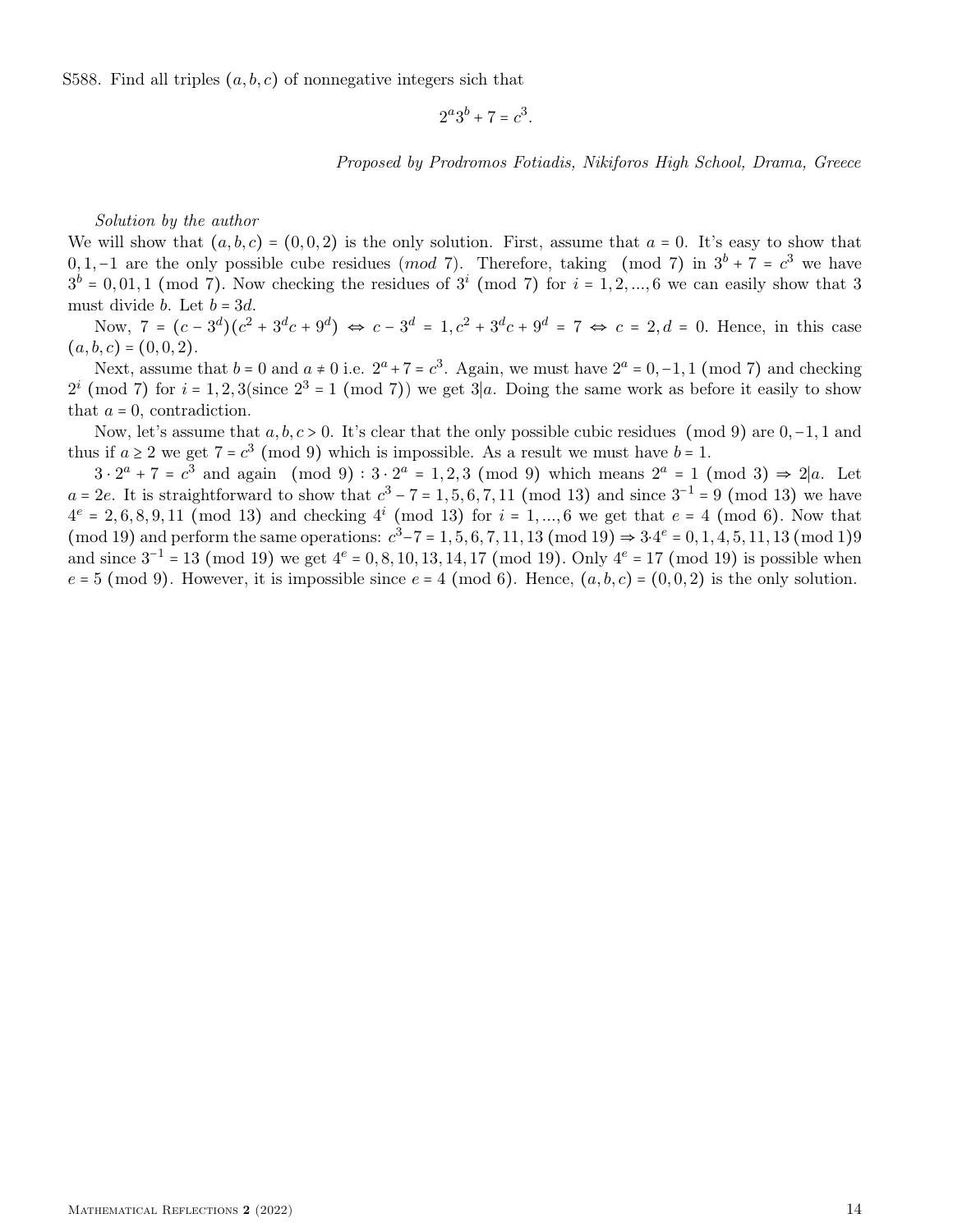## Undergraduate problems

U583. Let  $k \geq 1$  be a fixed integer and let

$$
P_n(x) = x^n(x^k - x^{k-1} - \ldots - x - 1) - 1
$$

Prove that each polynomial  $P_n(x)$  has a single positive root,  $r_n$  and the sequence  $r_1, r_2, \ldots, r_n$  is decreasing

Proposed by Navid Safaei, Sharif University of Technology, Tehran, Iran

Solution by Paolo Perfetti, Università degli studi di Tor Vergata Roma, Italy

$$
Q_k(x) = x^k - x^{k-1} - \ldots - x - 1 = x^k - \frac{1 - x^k}{1 - x} = \frac{x^{k+1} - 2x^k + 1}{x - 1}, \quad x \neq 1
$$

 $Q_k(0) = -1$  and let's assume  $Q_k(1) = 1 - k$ .

Let  $f_k(x) = x^{k+1} - 2x^k + 1$ ,  $f_k(0) = 1$ ,  $f_k(1) = 0$ ,  $\lim_{x \to \infty} f_k(x) = \infty$ 

$$
(x^{k+1} - 2x^k + 1)' = (k+1)x^k - 2kx^{k-1} \ge 0 \iff x \ge (2k)/(k+1) \ge 1
$$

It follows that  $f_k(x)$  is positive for  $0 \le x \le 1$ , negative for  $1 < x < \overline{x}$  where  $\overline{x}$  which is the second solution besides  $x = 1$  of the equation  $x^{k+1} - 2x^k + 1 = 0$  and positive for  $x > \overline{x}$   $(\overline{x} > x_m \div (2k)/(k+1))$ 

This means that  $Q_k(x) \leq 0$  for  $0 \leq x \leq \overline{x}$  and  $Q_k(x) > 0$  for  $x > \overline{x}$ . We want to show that  $Q_k(x)$  increases for  $x \geq \overline{x}$  and it suffices to show that it increases for  $x \geq (2k)/(k+1)$ .

$$
Q'_{k}(x) = \frac{x^{k+2} - 4x^{k-1} + 4x^{k} + x - 2}{(x-1)^{2}} \underset{AGM}{\geq} \frac{4x^{k+1} - 4x^{k-1} + x - 2}{(x-1)^{2}} \geq 0
$$

if and only if  $4x^{k+1} - 4x^{k-1} + x - 2 = 4x^{k-1}(x^2 - 1) + x - 2 \ge 0$ . Moreover

$$
4x^{k-1}(x^2 - 1) + x - 2 \ge 4x_m^{k-1}(x_m^2 - 1) + x_m - 2 =
$$
  
=  $4\left(\frac{2k}{k+1}\right)^{k-1} \left(\frac{4k^2}{(k+1)^2} - 1\right) + \frac{2k}{k+1} - 2 \ge 4\left(\frac{4k^2}{(k+1)^2} - 1\right) - \frac{2}{k+1} =$   
 $\ge \frac{12k^2 - 10k - 6}{(k+1)^2} > 0 \quad k \ge 2$ 

Thus if  $k \ge 2$   $Q_k(x)$  is positive and increases for  $x \ge (2k)/(k+1)$  and a fortiori for  $x > \overline{x}$ . It follows that also the function  $P_n(x) = x^n Q_k(x)$  is positive and increases and then the equation  $P_n(x) = 1$  has the unique solution  $r_n$ . Since  $(2k)/(k+1) > 1$  for  $k \ge 2$ ,  $P_{n+1}(x) > P_n(x)$  and then  $r_{n+1} < r_n$  so concluding the proof for  $k \geq 2$ .

The case  $k = 1$  is studied apart.  $P_n(x) = x^{n+1} - x^n - 1$  decreases for  $0 \le x \le n/(n+1)$  and increases for  $x > n/(n+1)$  thus there exists the point  $\bar{x}$  such that  $P_n(\bar{x}) = 0$  with  $P_n(x) \ge 0$  if  $x \ge \bar{x}$  monotonically increasing. The equation  $P_n(x) = 0$  has a unique solution  $r_n > \overline{x}$  and  $r_{n+1} < r_n$  since  $x^{n+1}(x-1) \ge x^n(x-1)$ .

Also solved by Anmol Kumar, IISc Bangalore, India.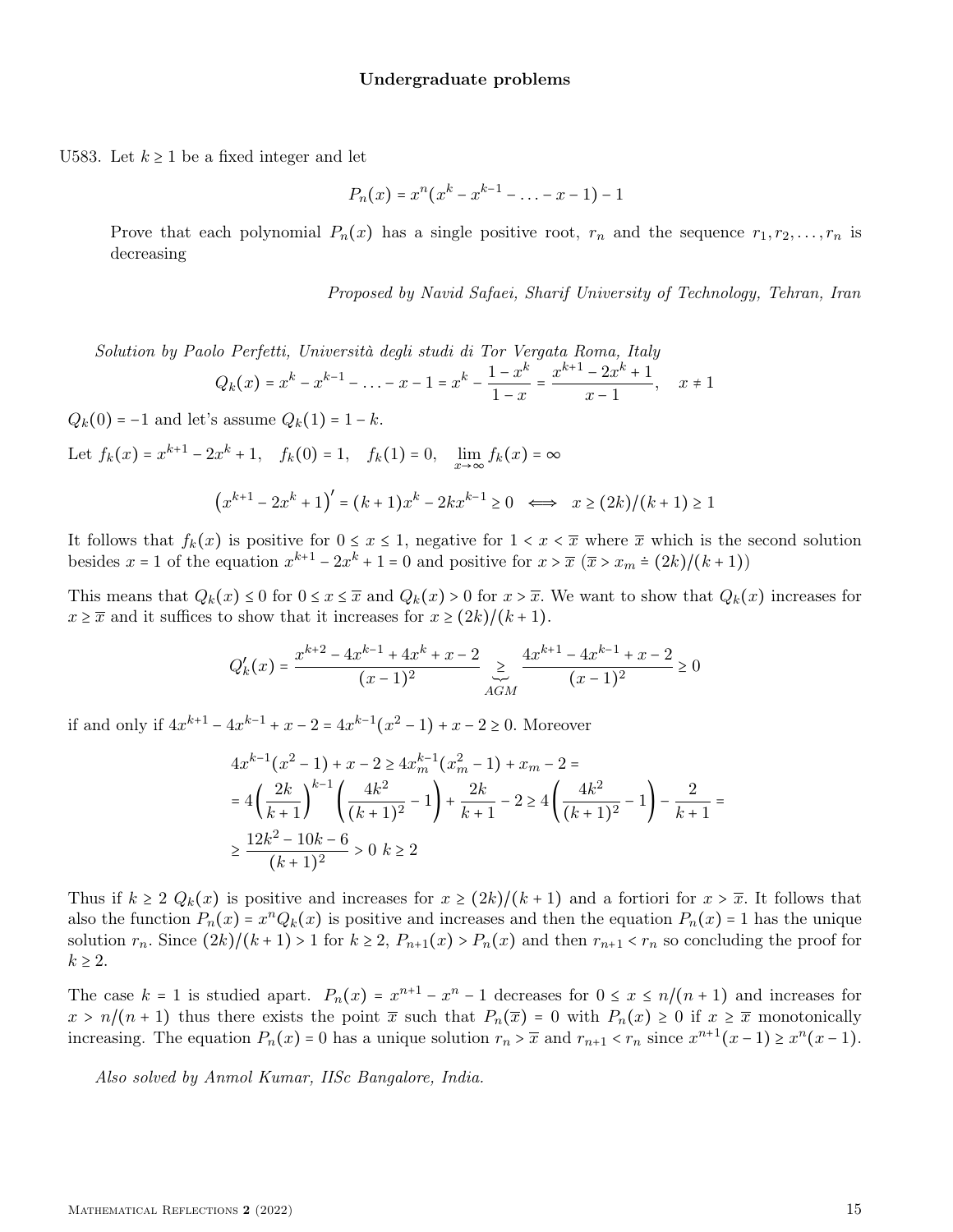U584. Let  $m, n, p$  be positive integers greater than 1. Let A be a  $p \times p$  real matrix such that  $A^m B = BA^m$  and  $A^nB = BA^n$  for all  $p \times p$  real matrices B. Prove that if  $\det(A) \neq 0$  and  $\gcd(m, n) = 1$  then  $AB = BA$ for all  $p \times p$  real matrices  $B$ .

Proposed by Mircea Becheanu, Canada

Solution by the author

By hypothesis, the matrix A is invertible and it belongs to the center of the ring  $M_p(\mathbb{R})$  of  $p \times p$  real matrices. The solution of the problem comes from the following more general result.

*Proposition:* Let R be a noncommmutative ring and let  $Z(R)$  be its center. Let  $m, n$  be positive integers such that  $gcd(m, n) = 1$  and  $x \in R$  be an invertibe element such that  $x^m, x^n \in Z(R)$ . Then  $x \in Z(R)$ .

*Proof:* Assume that  $m > n$ . Consider Euclidean division  $m = nq + r$ , where  $r < n$ . Beause  $Z(R)$  is a subring we have  $x^m - x^{nq} \in Z(R)$ . But

$$
x^{m} - x^{nq} = x^{nq} (x^{m-nq} - 1) = x^{nq} (x^{r} - 1).
$$

Because  $x^{-nq} \in Z(R)$  it follows that  $x^r - 1 \in Z(R)$  and then  $x^r \in Z(R)$ .

Now we consider the Euclidean algorithm of the numbers  $m$  and  $n$ .

$$
m = nq_0 + r_0,
$$
  
\n
$$
n = r_0q_1 + r_1,
$$
  
\n
$$
r_0 = r_1q_2 + r_2,
$$
  
\n
$$
\dots
$$
  
\n
$$
r_{k-2} = r_{k-1}q_k + r_k,
$$
  
\n
$$
r_{k-1} = r_kq_{k+1} + 0.
$$

Here,  $r_k = \gcd(m, n) = 1$ . Now, using the above argument and going down along Euclidean algorithm we find

$$
x^{r_0} \in Z(R), \ x^{r_1} \in Z(R), \dots, x^{r_k} \in Z(R).
$$

Hence  $x \in Z(R)$ .

*Remark:* The hypothesis that  $A$  is invertible is necessary. For example, if  $A$  is a non-diagonal matrix which is nilpotent, say  $A^n = 0$ , we have  $A^{n+1} = 0$ . Then  $A^n, A^{n+1} \in Z(M_p(\mathbb{R}))$  but  $A \notin Z(M_p(\mathbb{R}))$ .

Also solved by Brian Bradie, Christopher Newport University, Newport News, VA , USA; Anmol Kumar, IISc Bangalore, India.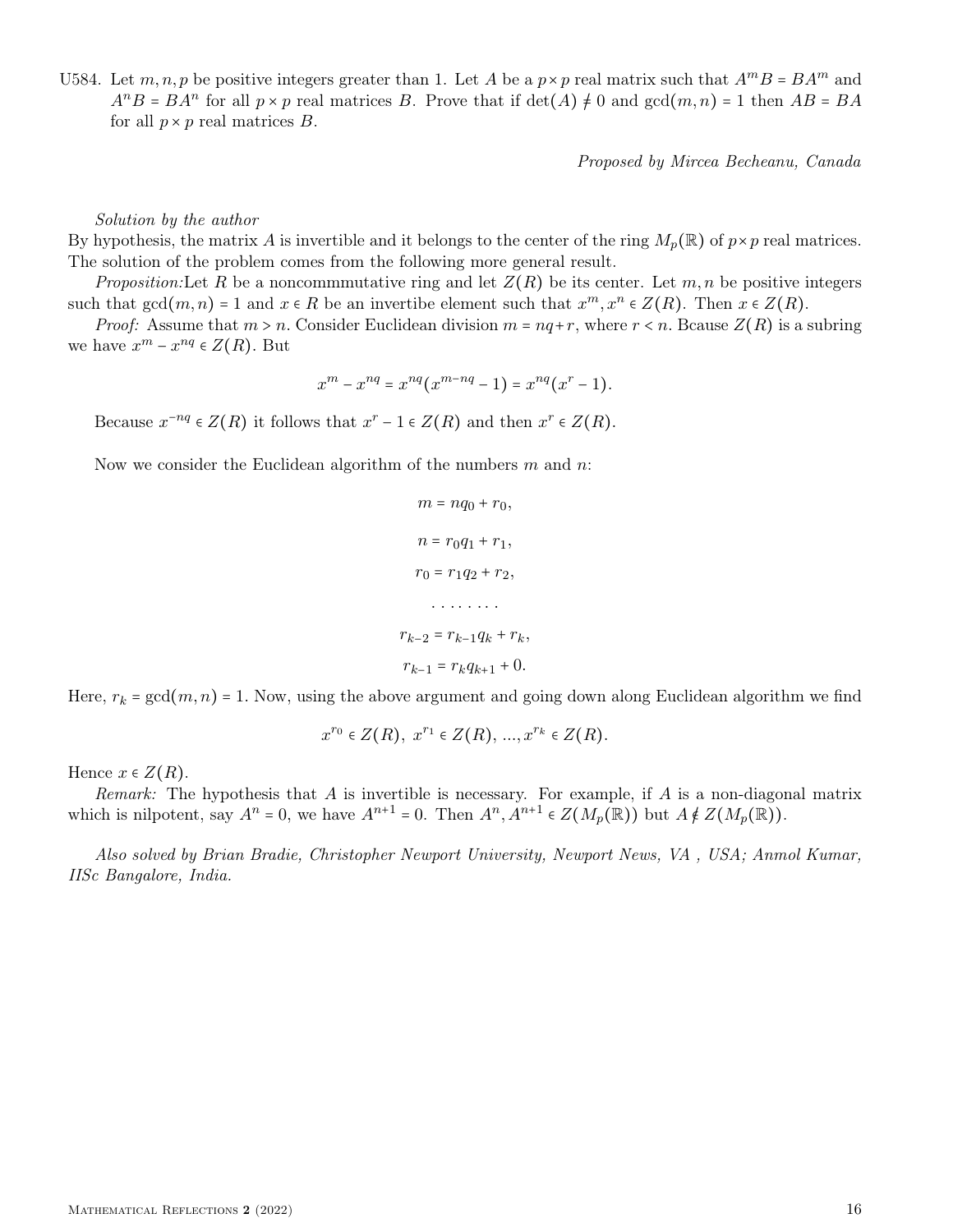U585. Evaluate

$$
\sum_{n=1}^{\infty} \left[ n^2 \left( \zeta(2) - 1 - \frac{1}{2^2} - \dots - \frac{1}{n^2} \right) - n + \frac{1}{2} - \frac{1}{6n} \right].
$$

Proposed by Ovidiu Furdui and Alina Sîntămărian, Cluj-Napoca, Romania

First solution by Brian Bradie, Christopher Newport University, Newport News, VA , USA By the Stolz-Cesaro theorem,

$$
\lim_{n \to \infty} \frac{\sum_{k=n}^{\infty} \frac{1}{k^2}}{1/n} = \lim_{n \to \infty} \frac{-1/n^2}{1/(n+1) - 1/n} = 1,
$$
  

$$
\lim_{n \to \infty} \frac{\sum_{k=n}^{\infty} \frac{1}{k^2} - \frac{1}{n}}{1/n^2} = \lim_{n \to \infty} \frac{-1/n^2 - 1/(n+1) + 1/n}{1/(n+1)^2 - 1/n^2} = \frac{1}{2},
$$
  

$$
\lim_{n \to \infty} \frac{\sum_{k=n}^{\infty} \frac{1}{k^2} - \frac{1}{n} - \frac{1}{2n^2}}{1/n^3} = \lim_{n \to \infty} \frac{-1/n^2 - 1/(n+1) + 1/n - 1/(2(n+1)^2) + 1/(2n^2)}{1/(n+1)^3 - 1/n^3} = \frac{1}{6},
$$

and

$$
\lim_{n \to \infty} \frac{\sum_{k=n}^{\infty} \frac{1}{k^2} - \frac{1}{n} - \frac{1}{2n^2} - \frac{1}{6n^3}}{1/n^4}
$$
\n
$$
= \lim_{n \to \infty} \frac{-1/n^2 - 1/(n+1) + 1/n - 1/(2(n+1)^2) + 1/(2n^2) - 1/(6(n+1)^3 + 1/(6n^3))}{1/(n+1)^4 - 1/n^4} = 0,
$$

so ∞

$$
\sum_{k=n}^{\infty} \frac{1}{k^2} = \frac{1}{n} + \frac{1}{2n^2} + \frac{1}{6n^3} + o\left(\frac{1}{n^4}\right).
$$

Now, as  $N \to \infty$ ,

$$
\sum_{n=1}^{N} \left[ n^{2} \left( \zeta(2) - 1 - \frac{1}{2^{2}} - \cdots - \frac{1}{n^{2}} \right) - n + \frac{1}{2} - \frac{1}{6n} \right] = \sum_{n=1}^{N} \left( n^{2} \sum_{k=n}^{\infty} \frac{1}{k^{2}} - n - \frac{1}{2} - \frac{1}{6n} \right)
$$
\n
$$
= \sum_{n=1}^{N} n^{2} \sum_{k=n}^{N} \frac{1}{k^{2}} + \sum_{n=1}^{N} n^{2} \sum_{k=N+1}^{\infty} \frac{1}{k^{2}} - \frac{N(N+2)}{2} - \frac{1}{6} H_{N}
$$
\n
$$
= \sum_{k=1}^{N} \frac{1}{k^{2}} \sum_{n=1}^{k} n^{2} + \frac{N(N+1)(2N+1)}{6} \left( \frac{1}{N} + \frac{1}{2N^{2}} + \frac{1}{6N^{3}} + o \left( \frac{1}{N^{4}} \right) - \frac{1}{N^{2}} \right)
$$
\n
$$
- \frac{N(N+2)}{2} - \frac{1}{6} H_{N}
$$
\n
$$
= \sum_{k=1}^{N} \frac{(k+1)(2k+1)}{6k} + \frac{N(N+1)(2N+1)}{6} \left( \frac{1}{N} - \frac{1}{2N^{2}} + \frac{1}{6N^{3}} + o \left( \frac{1}{N^{4}} \right) \right)
$$
\n
$$
- \frac{N(N+2)}{6} - \frac{1}{6} H_{N}
$$
\n
$$
= \frac{N(N+1)}{6} + \frac{N}{2} + \frac{1}{6} H_{N} + \frac{N^{2}}{3} + \frac{N}{3} - \frac{1}{36} + o \left( \frac{1}{N} \right) - \frac{N(N+2)}{2} - \frac{1}{6} H_{N}
$$
\n
$$
= -\frac{1}{36} + o \left( \frac{1}{N} \right).
$$

Thus,

$$
\sum_{n=1}^{\infty} \left[ n^2 \left( \zeta(2) - 1 - \frac{1}{2^2} - \dots - \frac{1}{n^2} \right) - n + \frac{1}{2} - \frac{1}{6n} \right] = -\frac{1}{36}.
$$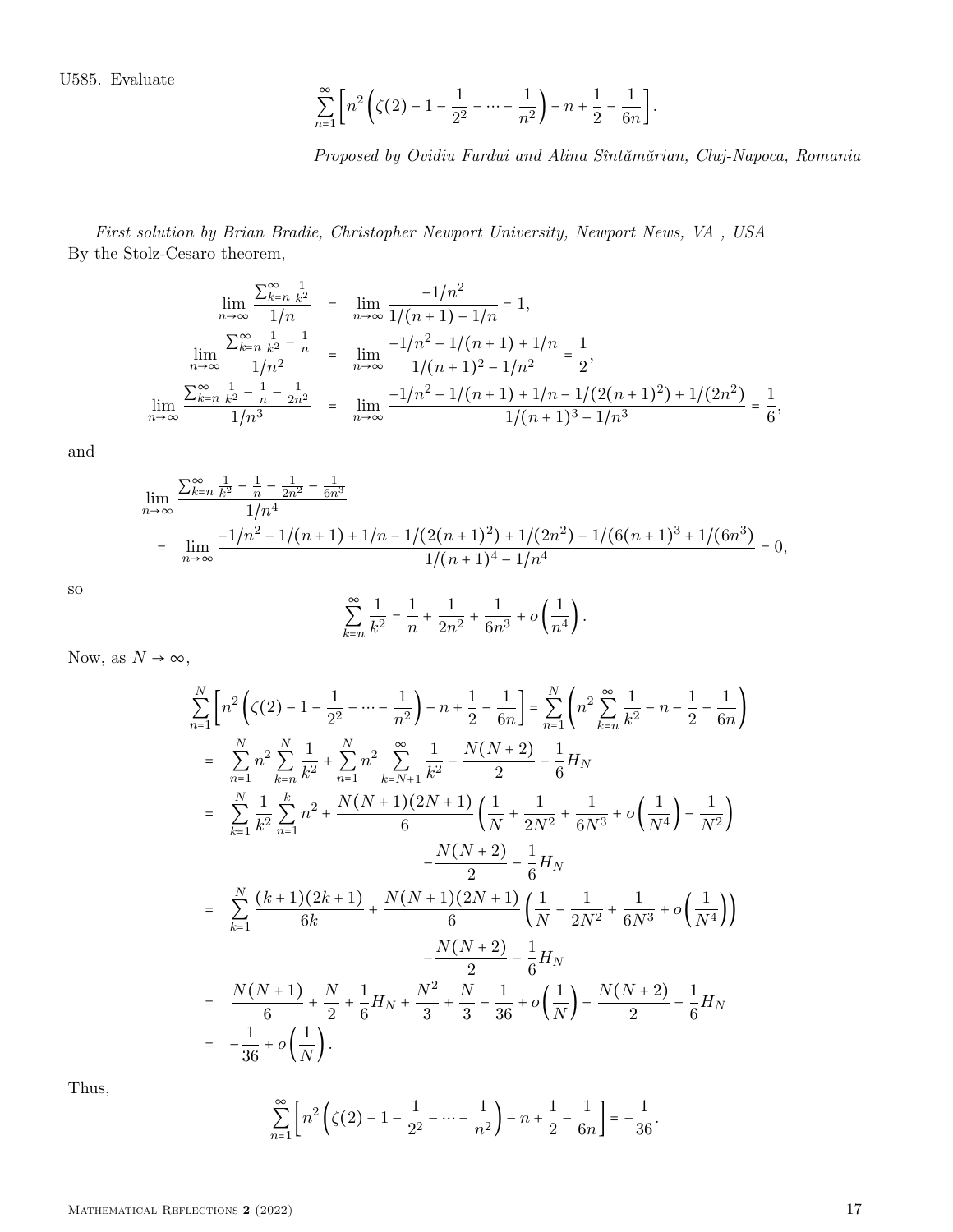Second solution by the authors The sum of the series is

$$
-\frac{1}{36}
$$

.

We need Abel's summation formula, which states that if  $(a_n)_{n\geq 1}$  and  $(b_n)_{n\geq 1}$  are sequences of real numbers and  $A_n = \sum_{n=1}^{n}$  $\sum_{k=1}^{n} a_k$ , then  $\sum_{k=1}^{n} a_k$  $\sum_{k=1}^{n} a_k b_k = A_n b_{n+1} + \sum_{k=1}^{n} a_k b_k$  $\sum_{k=1} A_k(b_k - b_{k+1}),$  or, the infinite version

$$
\sum_{k=1}^{\infty} a_k b_k = \lim_{n \to \infty} A_n b_{n+1} + \sum_{k=1}^{\infty} A_k (b_k - b_{k+1}).
$$
\n(1)

We apply formula (1) with  $a_n = n^2$  and  $b_n = \zeta(2) - 1 - \frac{1}{2^2}$  $\frac{1}{2^2} - \cdots - \frac{1}{n^2} - \frac{1}{n}$  $\frac{1}{n} + \frac{1}{2n^2} - \frac{1}{6n^3}$  and we have, since  $A_n = \frac{1}{6}$  $\frac{1}{6}n(n+1)(2n+1)$  and

$$
b_n - b_{n+1} = \frac{1}{(n+1)^2} - \frac{1}{n} + \frac{1}{n+1} + \frac{1}{2n^2} - \frac{1}{2(n+1)^2} - \frac{1}{6n^3} + \frac{1}{6(n+1)^3}
$$
  
=  $-\frac{1}{6n^3(n+1)^3}$ ,

that

$$
\sum_{n=1}^{\infty} \left[ n^2 \left( \zeta(2) - 1 - \frac{1}{2^2} - \dots - \frac{1}{n^2} \right) - n + \frac{1}{2} - \frac{1}{6n} \right]
$$
\n
$$
= \sum_{n=1}^{\infty} n^2 \left[ \left( \zeta(2) - 1 - \frac{1}{2^2} - \dots - \frac{1}{n^2} \right) - \frac{1}{n} + \frac{1}{2n^2} - \frac{1}{6n^3} \right]
$$
\n
$$
= \lim_{n \to \infty} \frac{n(n+1)(2n+1)}{6} \left[ \zeta(2) - 1 - \frac{1}{2^2} - \dots - \frac{1}{(n+1)^2} - \frac{1}{n+1} + \frac{1}{2(n+1)^2} - \frac{1}{6(n+1)^3} \right]
$$
\n
$$
- \frac{1}{36} \sum_{n=1}^{\infty} \frac{2n+1}{n^2(n+1)^2}
$$
\n
$$
= -\frac{1}{36} \sum_{n=1}^{\infty} \left( \frac{1}{n^2} - \frac{1}{(n+1)^2} \right)
$$
\n
$$
= -\frac{1}{36}.
$$

We used in the preceding calculations that

$$
\lim_{n \to \infty} n(n+1)(2n+1) \left[ \zeta(2) - 1 - \frac{1}{2^2} - \dots - \frac{1}{(n+1)^2} - \frac{1}{n+1} + \frac{1}{2(n+1)^2} - \frac{1}{6(n+1)^3} \right]
$$
  
= 0.

To prove that the preceding limit holds, first we show that  $\lim_{n\to\infty} n^3b_n = 0$ . We use Stolz–Cesaro Theorem, the 0/0 case. We have

$$
\lim_{n \to \infty} n^3 b_n = \lim_{n \to \infty} \frac{b_n}{\frac{1}{n^3}} = \lim_{n \to \infty} \frac{b_{n+1} - b_n}{\frac{1}{(n+1)^3} - \frac{1}{n^3}} = \lim_{n \to \infty} \frac{\frac{1}{6n^3(n+1)^3}}{\frac{-3n^2 - 3n - 1}{n^3(n+1)^3}} = 0.
$$

This implies that  $\lim_{n \to \infty} n(n+1)(2n+1)b_{n+1} = \lim_{n \to \infty} \frac{n(2n+1)}{(n+1)^2}$  $\frac{n(2n+1)}{(n+1)^2} \cdot \lim_{n \to \infty} (n+1)^3 b_{n+1} = 0.$ 

Also solved by Paolo Perfetti, Università degli studi di Tor Vergata Roma, Italy; Corneliu Mănescu-Avram, Ploieşti, Romania; Nicuşor Zlota, Traian Vuia Technical College, Focşani, Romania.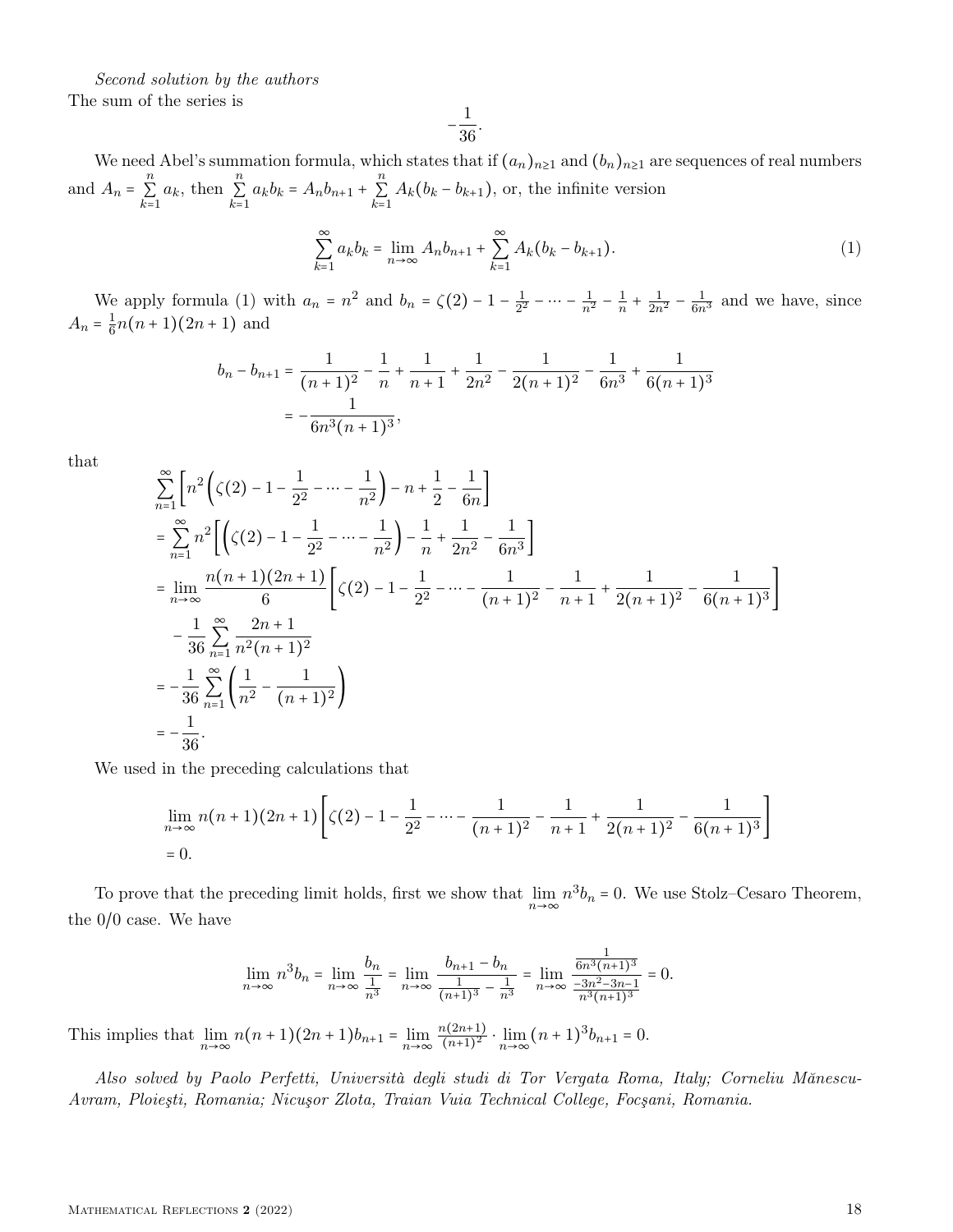U586. Find all functions  $f,g:\mathbb{Q}\to\mathbb{R}$  such that

$$
f(x)f(x + y) = f(y)^{2} f(x - y)^{2} g(y).
$$

Proposed by Navid Safaei, Sharif University of Technology, Tehran, Iran

Solution by the author

Let  $A = \{x \in Q : f(x) \neq 0\}$ . Note that  $0 \in A$  otherwise, setting  $y = 0$  we find that  $f(x) = 0$ . Let  $y \in A$  setting  $x = 0$  we find that  $f(0)f(y) = f(y)^2 f(-y)^2 g(y)$ . Hence,  $-y \in A$ . Moreover, g doesn't vanish at A. If  $x, y \in A$ replacing x by  $x + y$  to obtain  $f(x+y)f(x+2y) = f(x)^2 f(y)^2 g(y)$ . Thus,  $x + y \in A$ . Letting  $x = 0, y \in A$  then

$$
f(0) = f(y)f(-y)^2g(y), y \in A.
$$

Replacing y by  $-y$  to obtain  $f(0) = f(-y)f(y)^2g(-y), y \in A$ . Hence,

$$
f(-y) = f(y)\frac{g(-y)}{g(y)} y \in A.
$$

There is a sub-group of rational numbers such that  $g(x) \neq 0$ . Hence,

$$
\frac{g(x)g(x+y)}{g(-x)^2g(-x-y)^2} = f(0)^2 \frac{g(y)^5}{g(-y)^4} \frac{g(x-y)^2}{g(-(x-y))^4}, \ x, y \in A
$$

Letting  $x = y, x = -y$  to obtain

$$
\frac{g(2x)}{g(-2x)^2} = \frac{f(0)^2}{g(0)^2} \frac{g(x)^4}{g(-x)^4}, \ x \in A.
$$

And,

$$
\left(\frac{g(2x)}{g(-2x)^2}\right)^2 = \frac{1}{g(0)f(0)^2} \frac{g(x)^5}{g(-x)^7}, \ x \in A.
$$

That is,

$$
g(-x) = \frac{g(0)}{f(0)^2} \frac{1}{g(x)}, \ x \in A.
$$

Hence,

$$
g(x)g(x+y) = \sqrt[3]{\frac{f(0)^{10}}{g(0)^4}g(y)^3g(x-y)^2}, \ x, y \in A.
$$

Changing y by  $-y$  to obtain

$$
g(x)g(x-y) = \sqrt[3]{\frac{f(0)^{10}}{g(0)^4}} \frac{g(x+y)^2}{g(y)^3}, x, y \in A.
$$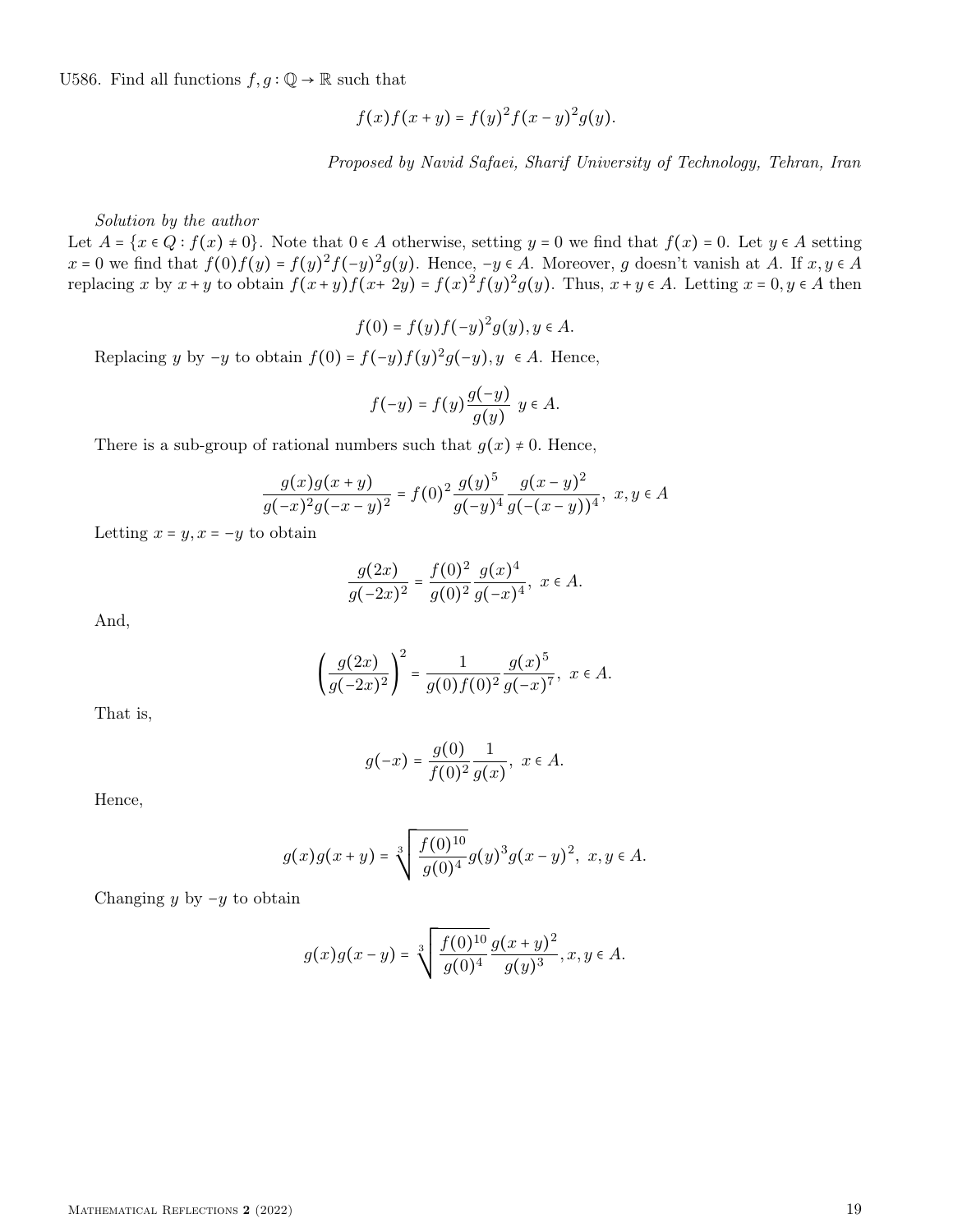Thus, for all  $x, y \in A$ :

$$
g(x)g(y) = Cg(x + y), C = \sqrt[3]{\frac{g(0)^2}{f(0)^2}}
$$

Moreover, setting  $x = y = 0$  to obtain  $g(0)f(0)^2 = 1$ . That is,

$$
C = g(0)
$$

Defining  $h(x) = \frac{g(x)}{g(0)}$  $g(x)$  we would obtain  $h(x + y) = h(x)h(y)$ . Hence,  $g(x) = bc^x$ . Finally,

$$
f(x) = \sqrt[3]{\frac{f(0)^5}{g(0)^2}}g(x) = f(0)g(x) = dc^x, bd^2 = 1.
$$

Thus, there is a sub-group A of rational numbers such that  $f(x) = dc^x$  for all  $x \in A$  and otherwise zero, And  $g(x) = bc^x$  and g takes arbitrary numbers otherwise. Moreover,  $bd^2 = 1$ .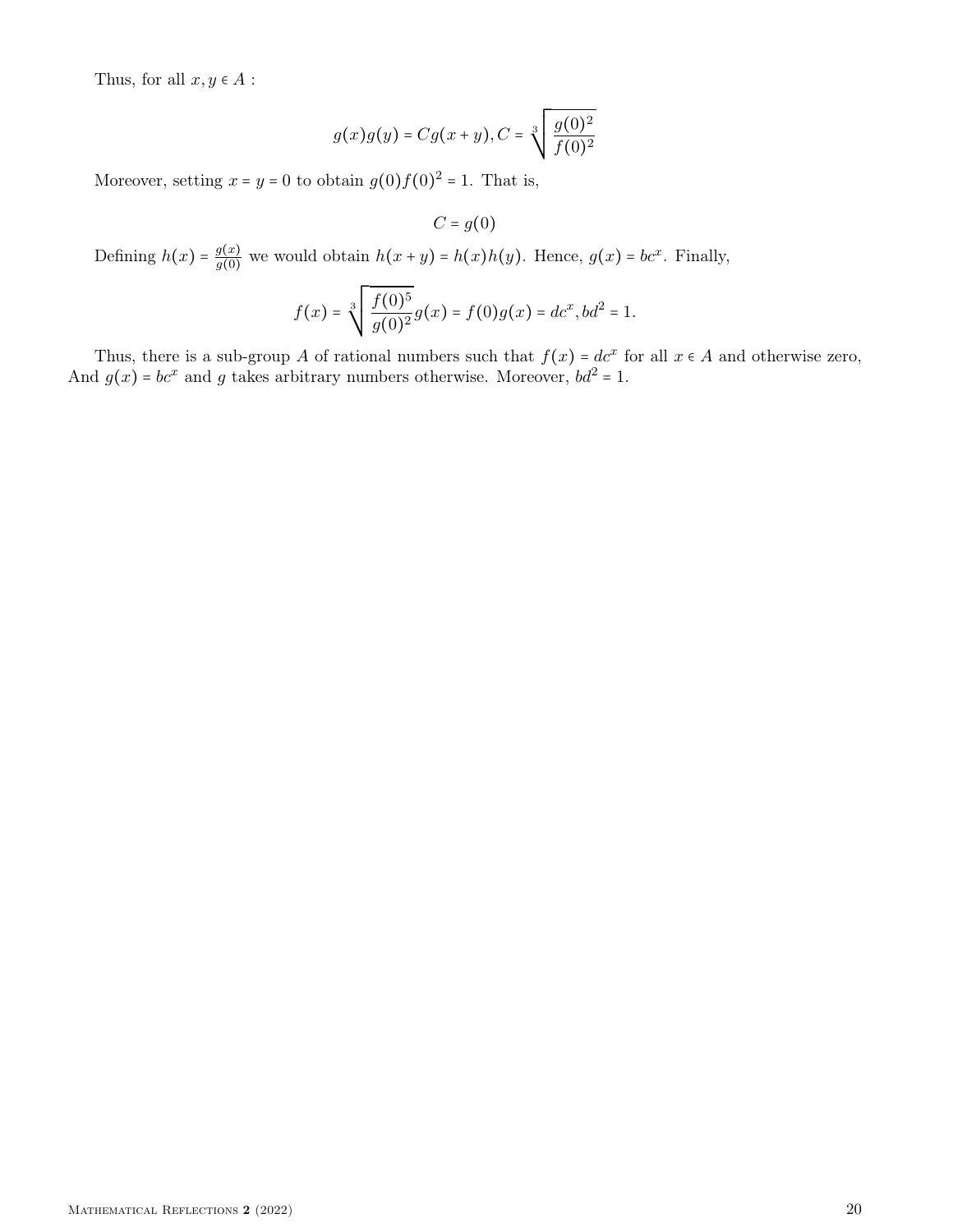$$
\left(\frac{1}{x}\right)^{\frac{1}{x}} \left(\frac{1}{y}\right)^{\frac{1}{y}} \le \left(\frac{4}{x^2 + y^2}\right)^{\frac{2}{x+y}}
$$

Proposed by Toyesh Prakash Sharma, Agra College, India

Solution by Arkady Alt, San Jose, CA, USA We have

$$
\left(\frac{1}{x}\right)^{\frac{1}{x}} \left(\frac{1}{y}\right)^{\frac{1}{y}} \le \left(\frac{4}{x^2 + y^2}\right)^{\frac{2}{x+y}} \iff x^{\frac{1}{x}} y^{\frac{1}{y}} \ge \left(\frac{x^2 + y^2}{4}\right)^{\frac{2}{x+y}} \iff x^{\frac{1}{x}} y^{\frac{1}{y}} \ge \left(\frac{x^2 + y^2}{4}\right)^{\frac{2}{x+y}} \iff \frac{\ln x^2}{x} + \frac{\ln y^2}{y} \ge \frac{\ln \left(\frac{x^2 + y^2}{4}\right)}{2} \iff \frac{\ln x^2}{x} + \frac{\ln y^2}{y} \ge \frac{\ln \left(\frac{x^2 + y^2}{4}\right)}{2}.
$$

Since  $\left(\frac{\ln x^2}{x}\right)$  $\frac{x}{x}$ ′′  $=\frac{2(2\ln x - 3)}{x^3}$  $\frac{\ln x - 3}{x^3} > 0$  if  $x \ge 5$  (because  $2 \ln 5 > 3 \iff 25 > e^3$ ) then  $\frac{\ln x^2}{x}$  $\frac{du}{x}$  is concave up on  $[5, \infty)$  and, therefore,

$$
\frac{\ln x}{x} + \frac{\ln y}{y} \ge \frac{\ln \frac{x+y}{2}}{\frac{x+y}{2}} \iff \frac{\ln x}{x} + \frac{\ln y}{y} \ge \frac{2\ln \frac{x+y}{2}}{\frac{x+y}{2}} = \frac{\ln \left( \frac{(x+y)^2}{4} \right)}{\frac{x+y}{2}}.
$$

Noting that  $(x+y)^2 \ge x^2 + y^2$  for  $x, y \ge 0$  (with equality iff  $xy = 0$ ) we finally obtain that

$$
\frac{\ln x}{x} + \frac{\ln y}{y} > \frac{\ln \left( \frac{x^2 + y^2}{4} \right)}{\frac{x + y}{2}}.
$$

Also solved by Brian Bradie, Christopher Newport University, Newport News, VA , USA; Corneliu Mănescu-Avram, Ploieşti, Romania; Paolo Perfetti, Università degli studi di Tor Vergata Roma, Italy; Nicuşor Zlota, Traian Vuia Technical College, Focşani, Romania.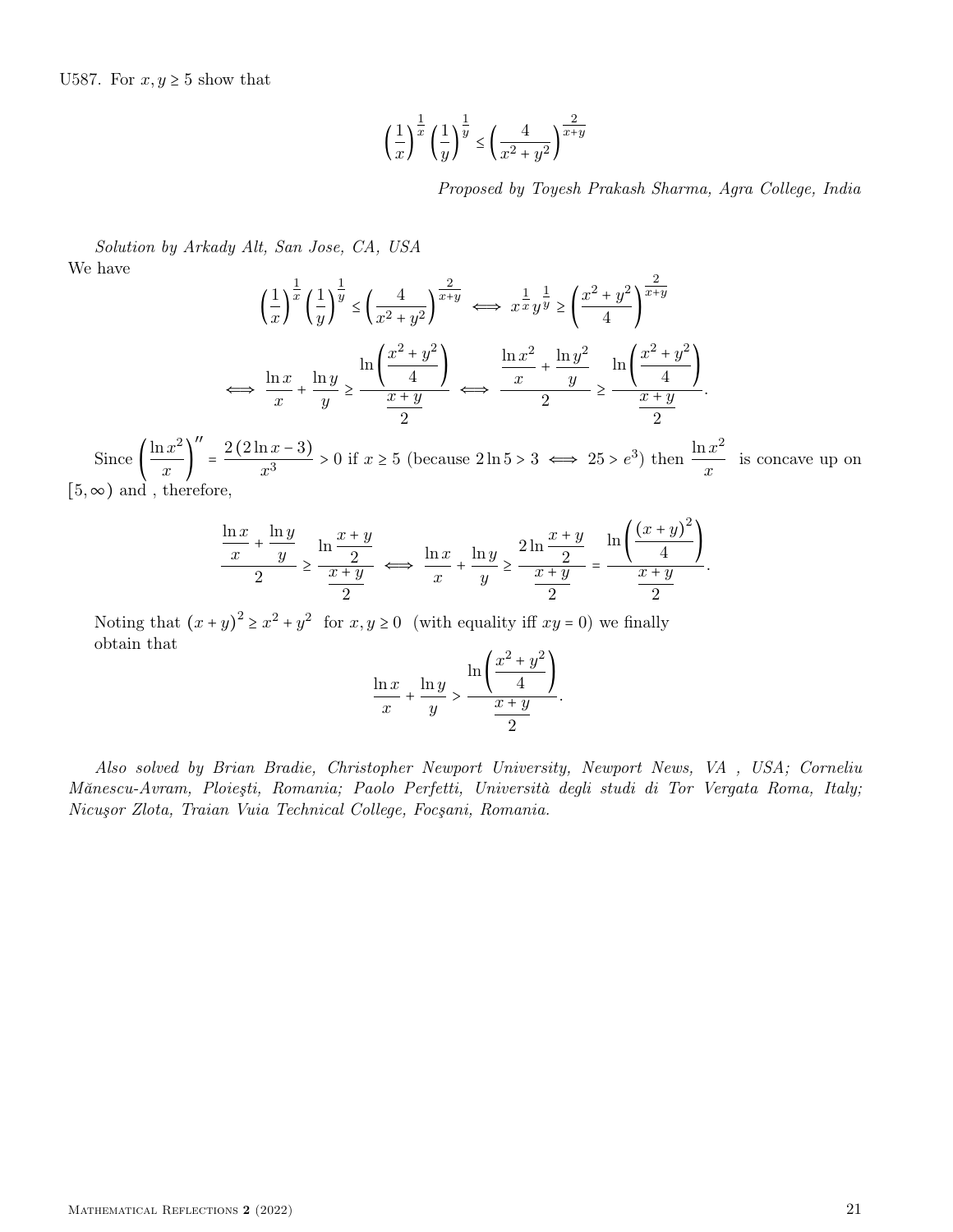U588. Prove that

$$
\lim_{n\to\infty}\beta^{-\frac{1}{n}}(n\pi,n\pi)=4^{\pi},
$$

where  $\beta(x, y)$  is the Euler integral of the first kind.

## Proposed by Ankush Kumar Parcha, India

Solution by Brian Bradie, Christopher Newport University, Newport News, VA , USA In terms of the Gamma function,

$$
\beta(n\pi, n\pi) = \frac{\Gamma(n\pi)^2}{\Gamma(2n\pi)}.
$$

For large z,

$$
\Gamma(z) \sim e^{-z} z^z \left(\frac{2\pi}{z}\right)^{1/2},
$$

so

$$
\beta(n\pi,n\pi) \sim \frac{e^{-2n\pi}(n\pi)^{2n\pi} \cdot \frac{2}{n}}{e^{-2n\pi}(2n\pi)^{2n\pi} \cdot \frac{1}{\sqrt{n}}} = \frac{2}{\sqrt{n}} \cdot \frac{1}{4^{n\pi}}.
$$

Hence,

$$
\lim_{n \to \infty} \beta^{-\frac{1}{n}} (n\pi, n\pi) = 4^{\pi} \lim_{n \to \infty} \sqrt[n]{\frac{\sqrt{n}}{2}} = 4^{\pi}.
$$

Also solved by Perfetti, Università degli studi di Tor Vergata Roma, Italy; Henry Ricardo, Westchester Area Math Circle, USA.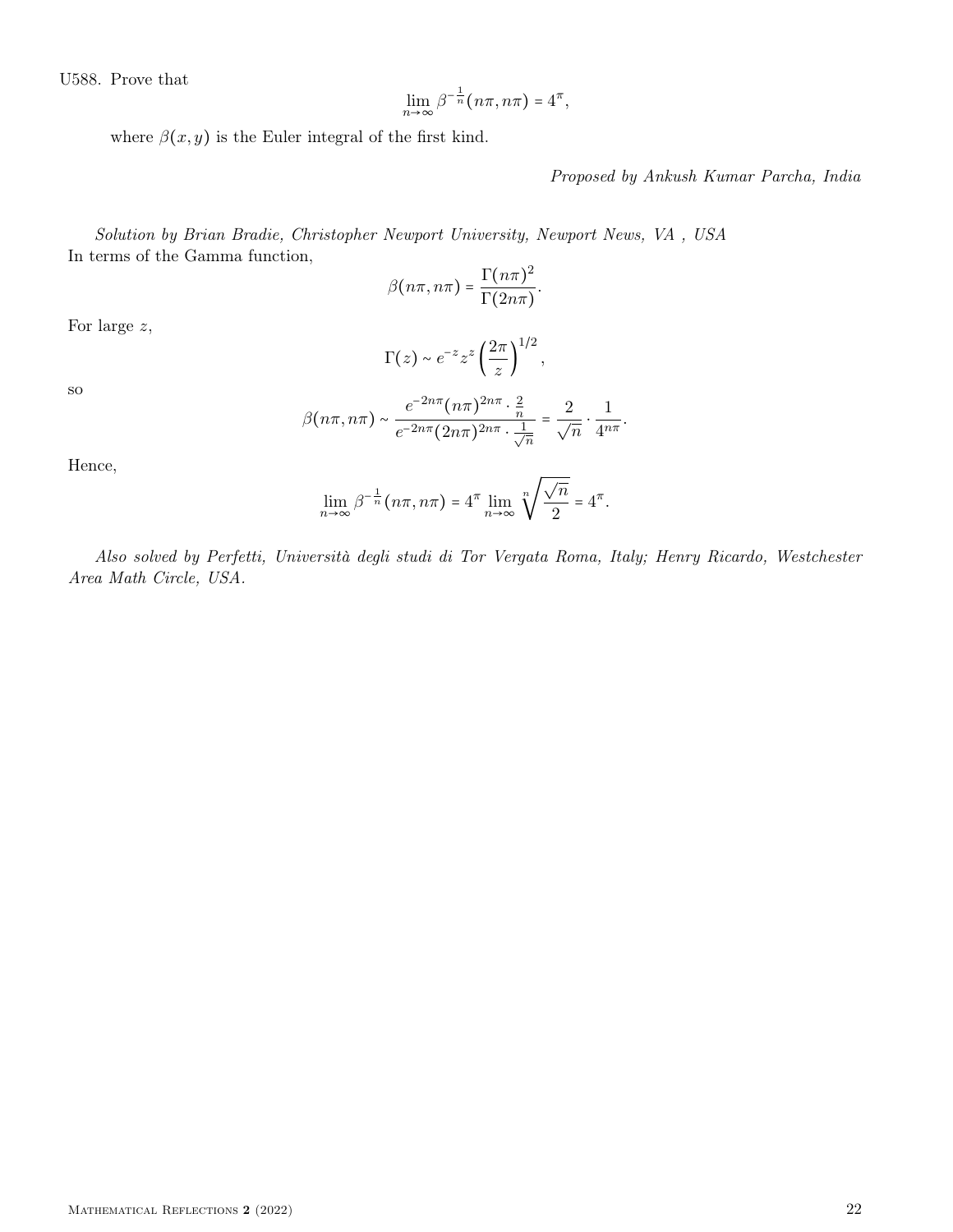O583. Let  $a, b, c$  be real numbers. Prove that

$$
a^{3} + b^{3} + c^{3} - 3abc \le (a^{2} + b^{2} + c^{2} + 2)^{3/2} - 3(a + b + c)
$$

with equality if and only if  $ab + bc + ca = 1$ .

Proposed by Florin Pop, USA and Gigi Stoica, Canada

Solution by Paolo Perfetti, Università degli studi di Tor Vergata Roma, Italy  $a^3 + b^3 + c^3 - 3abc = (a + b + c)^3 - 3(a + b + c)(ab + bc + ca)$ 

Let's define  $a + b + c = 3u$ ,  $ab + bc + ca = 3v^2$ ,  $abc = w^3$ . The variable  $v^2$  can be negative. The AGM yields  $u^2 \geq v^2$ .

 $a^2 + b^2 + c^2 = (a + b + c)^2 - 2(ab + bc + ca) = 9u^2 - 6v^2$ 

If  $a^3 + b^3 + c^3 - 3abc < 0$  there isn't anything to prove. If  $a^3 + b^3 + c^3 - 3abc \ge 0$  the inequality reads as

$$
27u^3 - 27uv^2 + 9u \le (2 + 9u^2 - 6v^2)^{3/2} \iff (3v^2 - 1)^2(27u^2 - 24v^2 + 8) \ge 0
$$

and this holds true thanks to  $u^2 \ge v^2$  with inequality if and only if  $v^2 = 1/3$  that is  $ab + bc + ca = 1$ .

Also solved by Arnab Sanyal, Kolkata,West Bengal,India; Corneliu Mănescu-Avram, Ploieşti, Romania; Nicuşor Zlota, Traian Vuia Technical College, Focşani, Romania; Arkady Alt, San Jose, CA, USA; Petrakis Emmanouil, 2nd High School, Agrinio, Greece.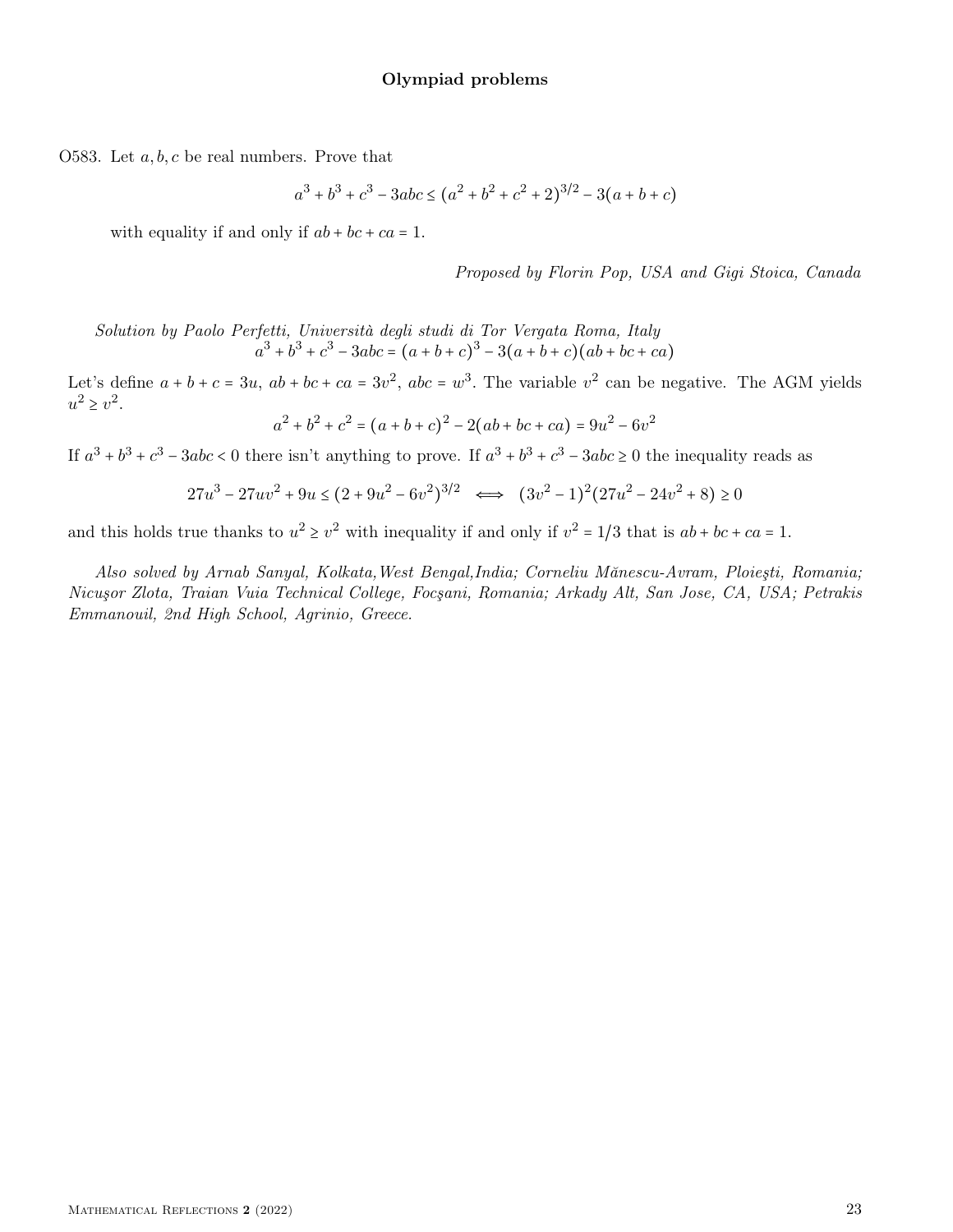O584. Let ABCD be a circumscriptible quadrilateral and let  $\{O\}$  = AC∩BD. Let  $r_1, r_2, r_3, r_4$  be the inradius, respectively  $R_1, R_2, R_3, R_4$  be the radius of O-excircles of triangles  $AOB$ ,  $BOC$ ,  $COD$ ,  $DOA$ . Prove that

$$
\frac{AB}{1 - \frac{r_1}{R_1}} + \frac{CD}{1 - \frac{r_3}{R_3}} = \frac{BC}{1 - \frac{r_2}{R_2}} + \frac{DA}{1 - \frac{r_4}{R_4}}.
$$

Proposed by Marius Stănean, Zalău, Romania

Solution by the author



Let  $X, Y, Z, T$  be the tangent points of the incircle with the sides  $AB, BC, CD, DA$ . According to Brianchon's theorem we have that the lines AC, BD, XZ, YT are concurrent at O. Denote by  $a = AX = AT$ ,  $b = BX = BY$ ,  $c = CY = CZ$  and  $d = DZ = DT$ .

Using Law of Sinus in triangle AOT and COY we have

$$
\frac{AT}{\sin 2 AOT} = \frac{AO}{\sin 2 ATO} \Longleftrightarrow \frac{AO}{a} = \frac{\sin 2 ATO}{\sin 2 AOT}
$$

and

$$
\frac{CY}{\sin \angle COY} = \frac{CO}{\sin \angle CYO} \Longleftrightarrow \frac{CO}{c} = \frac{\sin \angle CYO}{\sin \angle COY}.
$$

Therefore, because  $\sin \angle ATO = \sin \angle DTO = \sin \angle CYO$ , we deduce that

$$
\frac{AO}{a} = \frac{CO}{c} \stackrel{net}{=} x > 0 \Longleftrightarrow AO = ax, \ CO = cx.
$$

Similarly we have

$$
\frac{BO}{b} = \frac{DO}{d} \stackrel{net}{=} y > 0 \Longleftrightarrow BO = by, \ DO = dy.
$$

Denote by  $t = \sin \angle AOB = \sin \angle BOC = \sin \angle COD = \sin \angle DOA$  and we have

$$
r_1 = \frac{K_{OAB}}{s_{OAB}} = \frac{OA \cdot OB \cdot t}{OA + OB + AB} = \frac{abxyt}{ax + by + a + b},
$$

$$
R_1 = \frac{K_{OAB}}{s_{OAB} - AB} = \frac{OA \cdot OB \cdot t}{OA + OB - AB} = \frac{abxyt}{ax + by - a - b},
$$

$$
\frac{r_1}{R_1} = \frac{ax + by - a - b}{ax + by + a + b} \Longleftrightarrow ax + by = \frac{2(a + b)}{1 - \frac{r_1}{R_1}} - a - b,
$$

so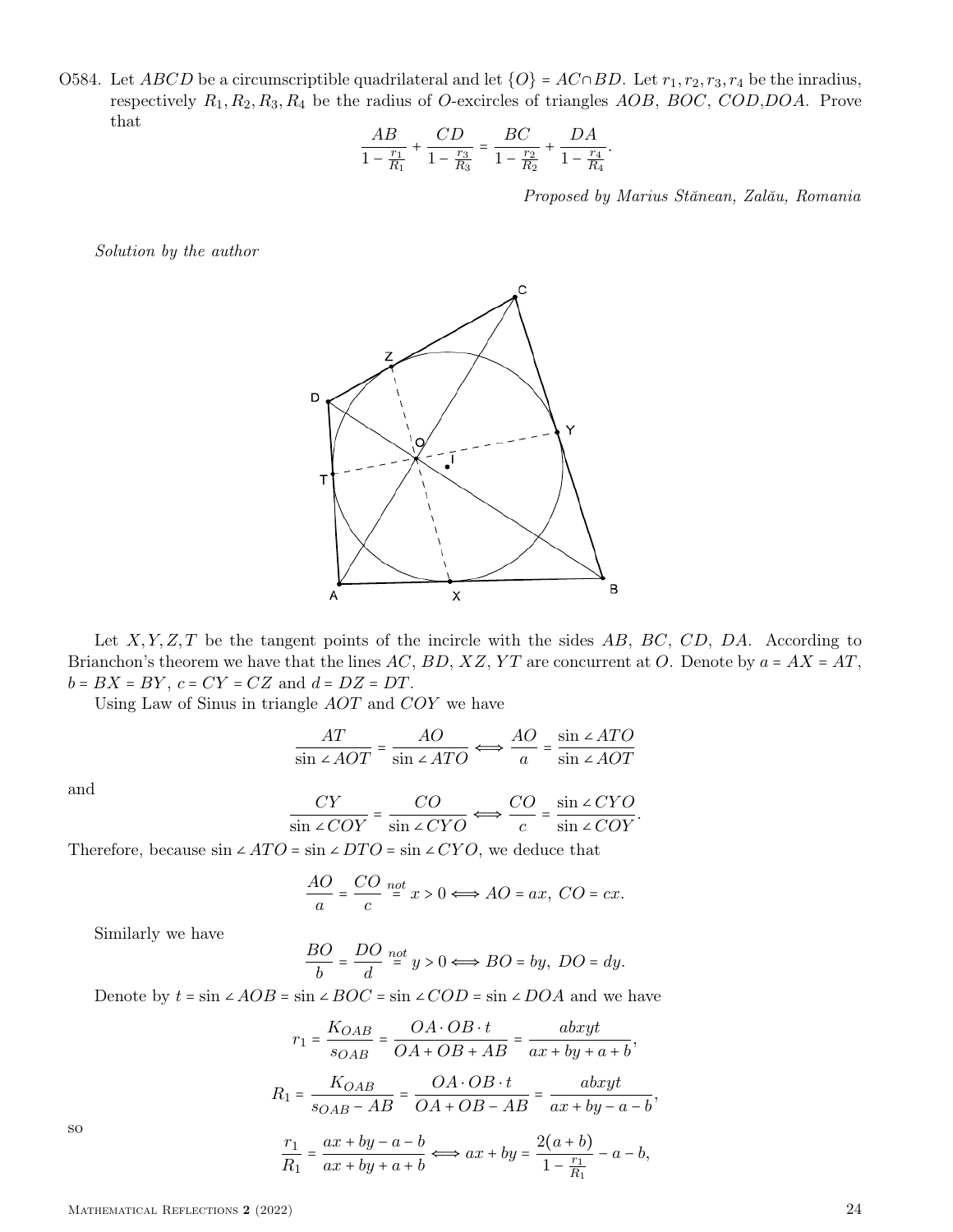and similarly

$$
\frac{r_2}{R_2} = \frac{cx + by - c - b}{cx + by + c + b} \iff cx + by = \frac{2(c + b)}{1 - \frac{r_2}{R_2}} - c - b,
$$
\n
$$
\frac{r_3}{R_3} = \frac{cx + dy - c - d}{cx + dy + c + d} \iff cx + dy = \frac{2(c + d)}{1 - \frac{r_3}{R_3}} - c - d,
$$
\n
$$
\frac{r_4}{R_4} = \frac{ax + dy - a - d}{ax + dy + a + d} \iff ax + dy = \frac{2(a + d)}{1 - \frac{r_4}{R_4}} - a - d.
$$

Hence, we have

$$
(a+c)x + (b+d)y = \frac{2(a+b)}{1 - \frac{r_1}{R_1}} - a - b + \frac{2(c+d)}{1 - \frac{r_3}{R_3}} - c - d,
$$

and also

$$
(a+c)x + (b+d)y = \frac{2(c+b)}{1 - \frac{r_2}{R_2}} - c - b + \frac{2(a+d)}{1 - \frac{r_4}{R_4}} - a - d,
$$

so the conclusion follows.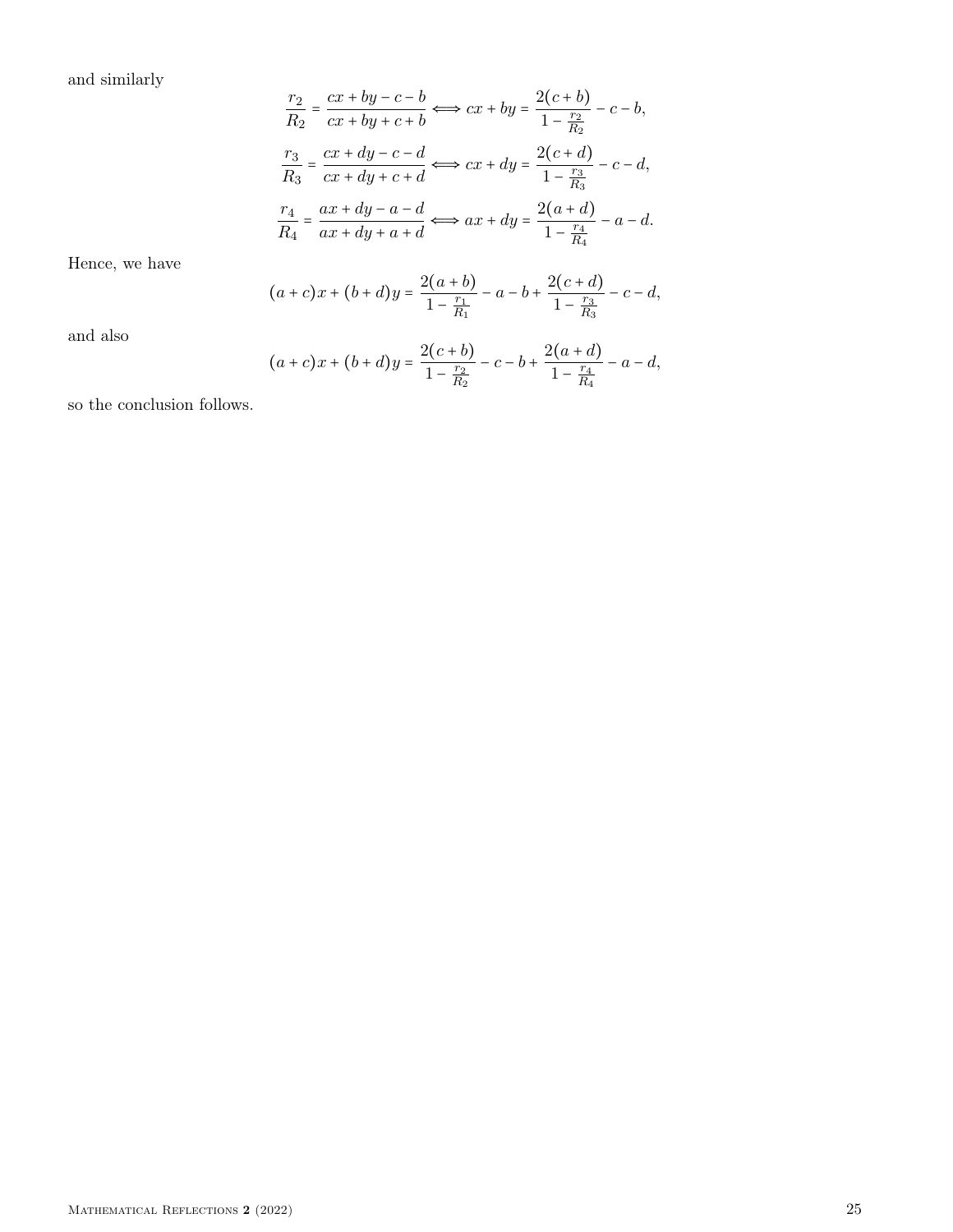O585. Prove that in any triangle ABC

$$
\frac{9}{16} \left( \frac{12r^2}{R^2} - 1 \right) \le \sum \cos A \sin B \sin C \le \frac{9}{4} \left( \frac{3}{4} - \frac{2r^2}{R^2} \right)
$$

Proposed by Marian Ursărescu, Roman, Romania

Solution by Arkady Alt, San Jose, CA, USA Note that

$$
\frac{9}{16} \left( \frac{12r^2}{R^2} - 1 \right) \le \sum \cos A \sin B \sin C \le \frac{9}{4} \left( \frac{3}{4} - \frac{2r^2}{R^2} \right) \iff
$$
\n
$$
\frac{9}{16} \left( \frac{12r^2}{R^2} - 1 \right) \cdot 4R^2 \le 4R^2 \sum \cos A \sin B \sin C \le \frac{9}{4} \left( \frac{3}{4} - \frac{2r^2}{R^2} \right) \cdot 4R^2
$$
\n
$$
\iff \frac{9}{4} \left( 12r^2 - R^2 \right) \le \sum bc \cos A \le 9 \left( \frac{3}{4}R^2 - 2r^2 \right)
$$
\n
$$
\iff \frac{9}{4} \left( 12r^2 - R^2 \right) \le \frac{1}{2} \sum a^2 \le 9 \left( \frac{3}{4}R^2 - 2r^2 \right)
$$
\n
$$
\iff 9 \left( 12r^2 - R^2 \right) \le 2 \sum a^2 \le 9 \left( 3R^2 - 4r^2 \right) \iff 9 \left( 12r^2 - R^2 \right) \le 4 \left( s^2 - 4Rr - r^2 \right) \le 9 \left( 3R^2 - 4r^2 \right)
$$
\n(because  $\sum bc \cos A = \frac{1}{2} \sum c \left( b \cos A + a \cos B \right) = \frac{1}{2} \sum c^2 = \frac{1}{2} \sum a^2$  and  $\sum a^2 = 2 \left( s^2 - 4Rr - r^2 \right)$ )\nSince  $16Rr - 5r^2 \le s^2 \le 4R^2 + 4Rr + 3r^2$  (Gerretsen's Inequalities)

(Gerretsen's Inequalities) and  $R \geq 2r$  (Euler's Inequality) then  $4(s^2 - 4Rr - r^2) - 9(12r^2 - R^2) \ge 4(16Rr - 5r^2 - 4Rr - r^2) - 9(12r^2 - R^2) = 3(R - 2r)(3R + 22r) \ge 0$ and  $9(3R^2 - 4r^2) - 4(s^2 - 4Rr - r^2) \ge 9(3R^2 - 4r^2) - 4(4R^2 + 4Rr + 3r^2 - 4Rr - r^2) =$ 11  $(R - 2r)(R + 2r) \ge 0$ 

Also solved by Corneliu Mănescu-Avram, Ploieşti, Romania; Marin Chirciu, Colegiul National Zinca Golescu, Piteşti, Romania; Nicuşor Zlota, Traian Vuia Technical College, Focşani, Romania; Telemachus Baltsavias, Kerameies Junior High School, Kefalonia, Greece.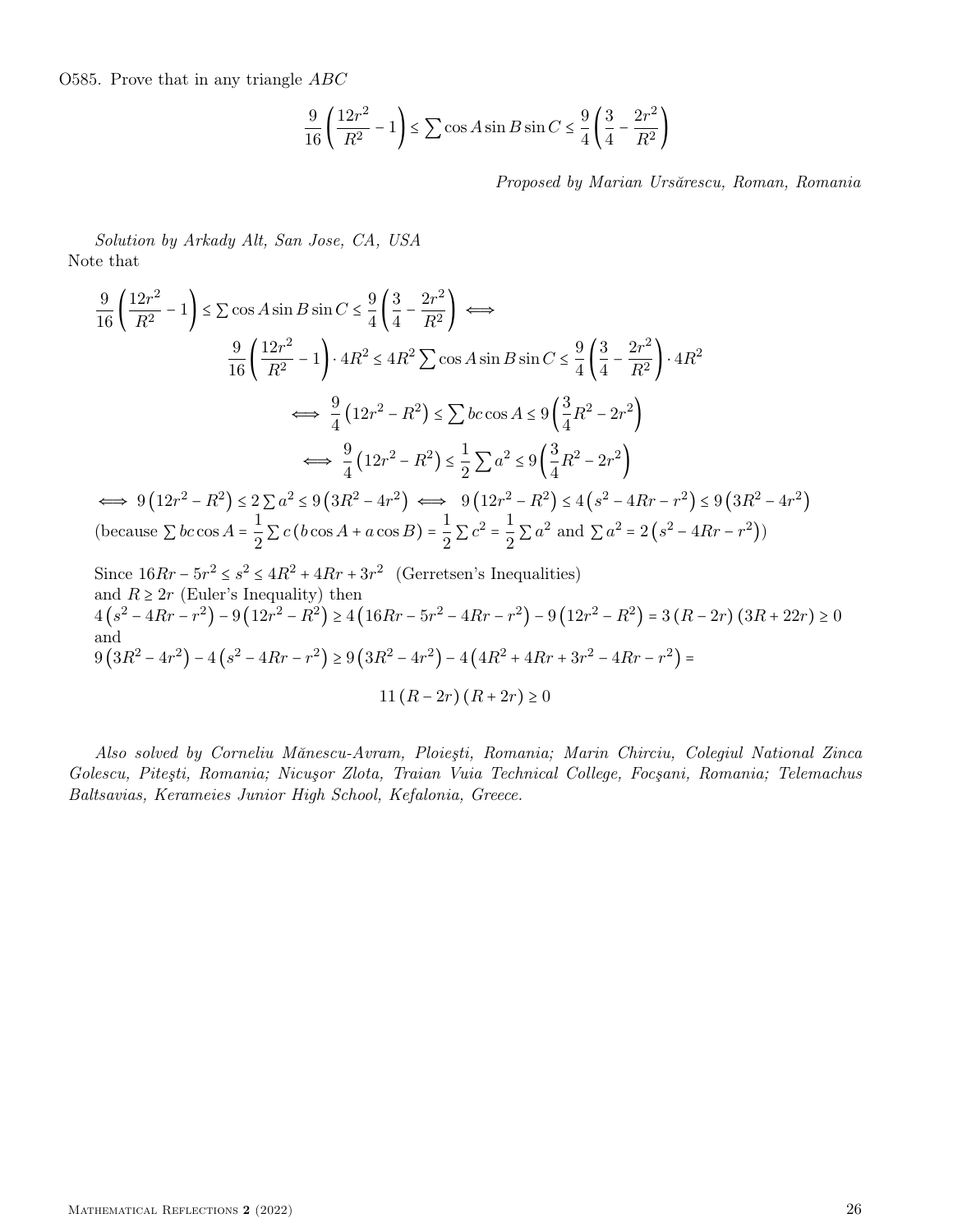O586. Diagonals AC and  $BD$  of convex quadrilateral  $ABCD$  intersect at point E. On the exterior of the quadrilateral triangles ABP and CDQ are constructed, such that

$$
\angle PAB = \angle DAE, \quad \angle PBA = \angle CBE
$$

$$
\angle QDC = \angle ADE, \quad \angle QCD = \angle BCE
$$

Prove that points  $P, E, Q$  are collinear.

Proposed by Waldemar Pompe, Warsaw, Poland

Solution by the author

We prove the result in case lines  $AD$  and  $BC$  are not parallel and intersect at point  $S$ 



The proof for  $AD \parallel BC$  is analogous.

Since

$$
\angle PAB = \angle DAE \quad \text{and} \quad \angle PBA = \angle CBE \,,
$$

it follows that points  $P$  and  $S$  are isogonal in triangles  $ABE$ . So line  $PE$  is symmetric to line  $SE$  with respect to the angle bisector of AEB.

Similarly, from

∠ $QDC = \angle ADE$  and ∠ $QCD = \angle BCE$ 

we infer that points  $Q$  and  $S$  are isogonal in triangle CDE. So  $QE$  is symmetric to  $SE$  with respect to line containing the angle bisector of  $AEB$ . It follows that lines  $PE$  and  $QE$  coincide, which completes the proof.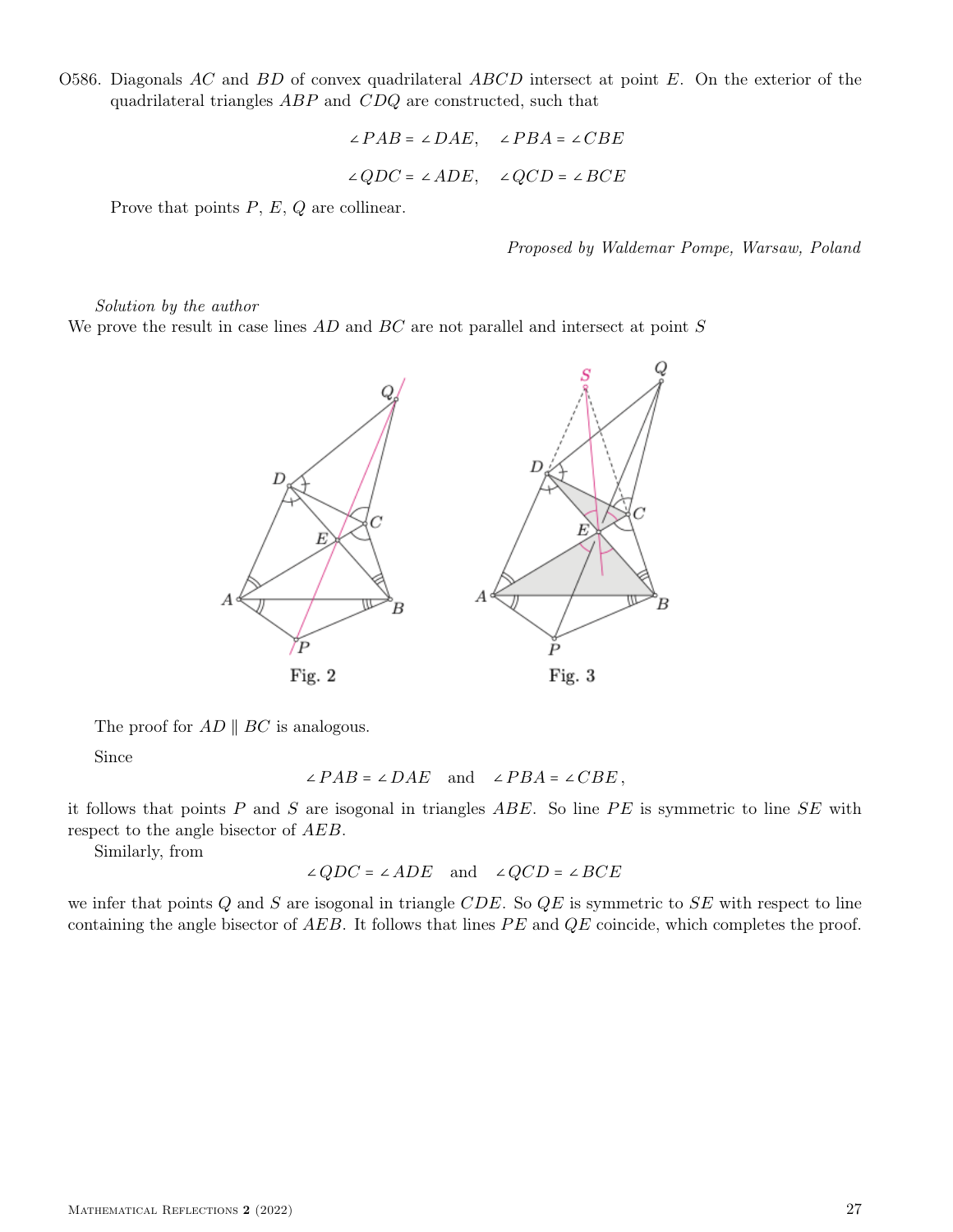O587. Let  $a, b, c, d$  be positive real numbers. Prove that

$$
22a + 25b + 30c + 30d \ge 360\sqrt[3]{\frac{abcd}{2a + 5b + 10c + 30d}}.
$$

When does equality hold?

Proposed by An Zhenping, Xianyang Normal University, China

Solution by the author

2a+5b+10c+30s = 
$$
10.\frac{a}{5}+20.\frac{b}{4}+30.\frac{c}{3}+60.\frac{d}{2} \ge 120 \sqrt[120]{(\frac{a}{5})^{10} \cdot (\frac{b}{4})^{20} \cdot (\frac{c}{3})^{30}} \cdot (\frac{d}{2})^{60} = 120 \sqrt[120]{(\frac{a}{5}) \cdot (\frac{b}{4})^{2} \cdot (\frac{c}{3})^{3}} \cdot (\frac{d}{2})^{6}
$$
  
\nNamely  $\sqrt[3]{\frac{abcd}{2a+5b+10c+30d}} \le \sqrt[3]{\frac{abcd}{120 \sqrt[120]{(\frac{a}{5}) \cdot (\frac{b}{4})^{2} \cdot (\frac{c}{3})^{3}} \cdot (\frac{d}{2})^{6}} = \sqrt[36]{(\frac{a}{5}) \cdot (\frac{b}{4})^{2} \cdot (\frac{c}{3})^{3} \cdot (\frac{d}{2})^{6}}$   
\nNow,  
\n22a + 25b + 30c + 30d =  $10 \left[ 11 (\frac{a}{5}) + 10 (\frac{b}{4}) + 9 (\frac{c}{3}) + 6 (\frac{d}{2}) \right]$   
\n $10 \cdot 36 \sqrt[36]{(\frac{a}{5})^{11} \cdot (\frac{b}{4})^{10} \cdot (\frac{c}{3})^{9} \cdot (\frac{d}{2})^{6}} \ge 360 \sqrt[3]{\frac{abcd}{2a+5b+10c+30d}}$ .

Equality holds at  $a = 5$ ,  $b = 4$ ,  $c = 3$ ,  $d = 2$ .

Also solved by An Zhenping, Xianyang Normal University, China; Jiang Lianjun, GuiLin, China; Petrakis Emmanouil, 2nd High School, Agrinio, Greece.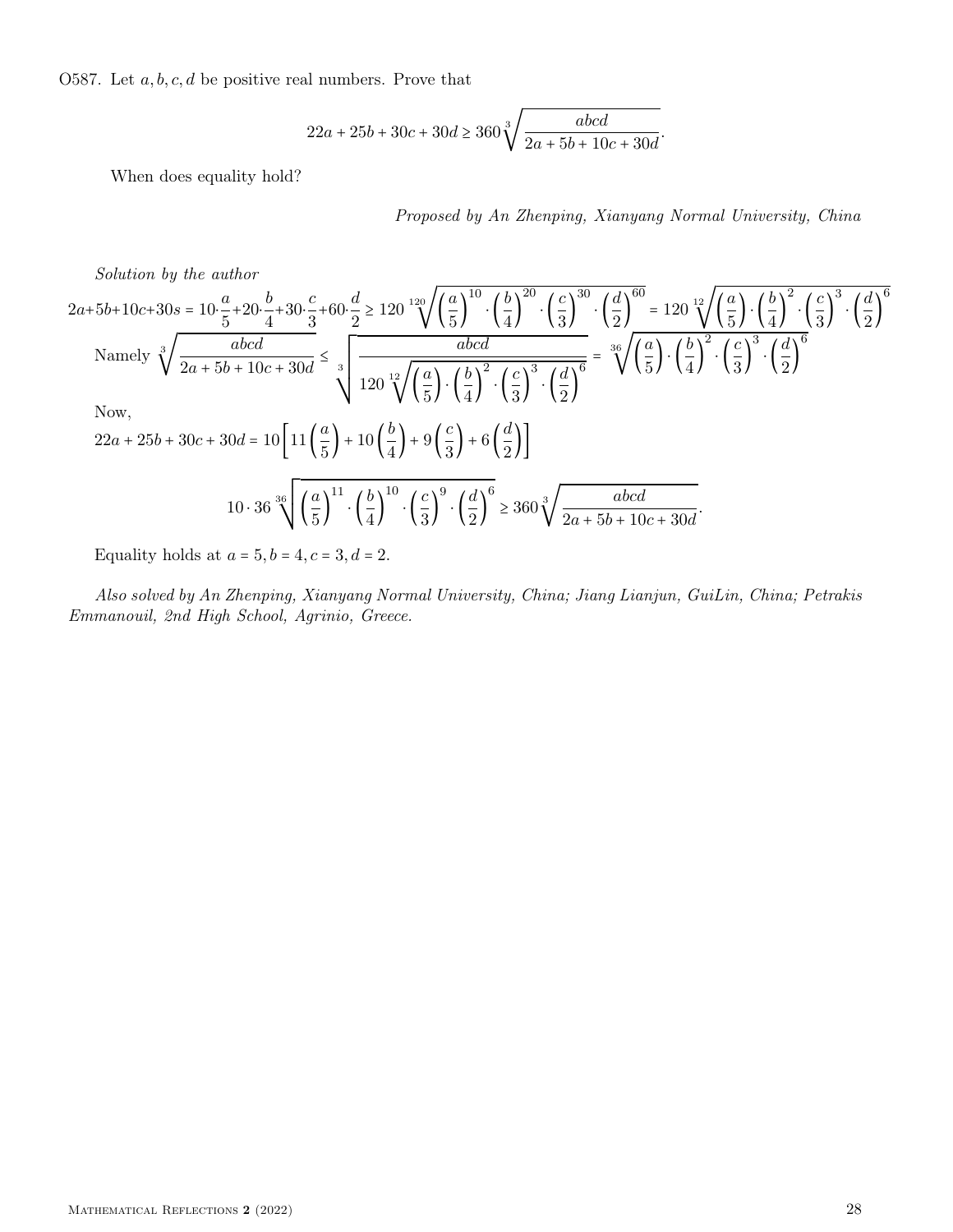O588. Let  $a, b, c, d$  be positive real numbers. Prove that

$$
\frac{1}{1+a}+\frac{1}{1+b}+\frac{1}{1+c}+\frac{1}{1+d}=1
$$

Prove that

$$
ab + ac + ad + bc + bd + cd + 18 \ge 6(a + b + c + d).
$$

Proposed by Marius Stănean, Zalău, Romania

Solution by the author

With substitutions  $\frac{1}{1+a} \to a$ ,  $\frac{1}{1+b} \to b$ ,  $\frac{1}{1+c} \to c$ ,  $\frac{1}{1+d} \to d$  it follows that  $a+b+c+d=1$  and the inequality is equivalent with

$$
\sum_{cyc} \frac{(1-a)(1-b)}{ab} - 6\sum_{cyc} \frac{1-a}{a} \ge -18,
$$

 $ab + ac + ad + bc + bd + cd - 9(abc + bcd + cda + dab) + 48abcd \ge 0.$ 

We homogenize the inequality and and get the following

$$
\left(\sum_{cyc} a\right)^2 \sum_{cyc} ab - 9 \sum_{cyc} a \sum_{cyc} abc + 48abcd \ge 0.
$$

Without loss of generality assume that  $a + b + c + d = 4$ . The inequality becomes

$$
4\sum_{cyc} ab - 9\sum_{cyc} abc + 12abcd \ge 0.
$$

Now, let  $x = a - 1$ ,  $y = b - 1$ ,  $z = c - 1$ ,  $t = d - 1$ ,  $x + y + z + t = 0$ ,  $x, y, z, t \in [-1, 3]$ . We need to prove that

$$
-2\sum_{cyc} xy + 3\sum_{cyc} xyz + 12xyz \ge 0,
$$
  

$$
x^2 + y^2 + z^2 + t^2 + 3\sum_{cyc} xyz + 12xyz \ge 0
$$

or

$$
x^{2} + y^{2} + z^{2} + t^{2} + x^{3} + y^{3} + z^{3} + t^{3} + 12xyz \leq 0.
$$

Assuming that  $x \leq y \leq z \leq t$  it is clear  $x \leq 0 \leq t$ . We have the following cases: Case 1:  $0 \le y$ , then  $y + z + t = -x \le 1 \Rightarrow yzt < 1$ , we need to prove that

$$
x^{2}(1+x) + (y^{2} + z^{2} + t^{2}) + (y^{3} + z^{3} + t^{3}) \text{ ge } -12xyzt.
$$

However,  $3(y^2 + z^2 + t^2) \ge (y + z + t)^2 = x^2$ ,  $9(y^3 + z^3 + t^3) \ge (y + z + t)^3 = -x^3$  and  $27yzt \le (y + z + t)^3 = -x^3$ so it suffices to prove that

$$
x^{2}(1+x) + \frac{x^{2}}{3} - \frac{x^{3}}{9} \ge \frac{4x^{4}}{9},
$$

or

$$
4x^2(1+x)(3-x) \ge 0,
$$

which is true.